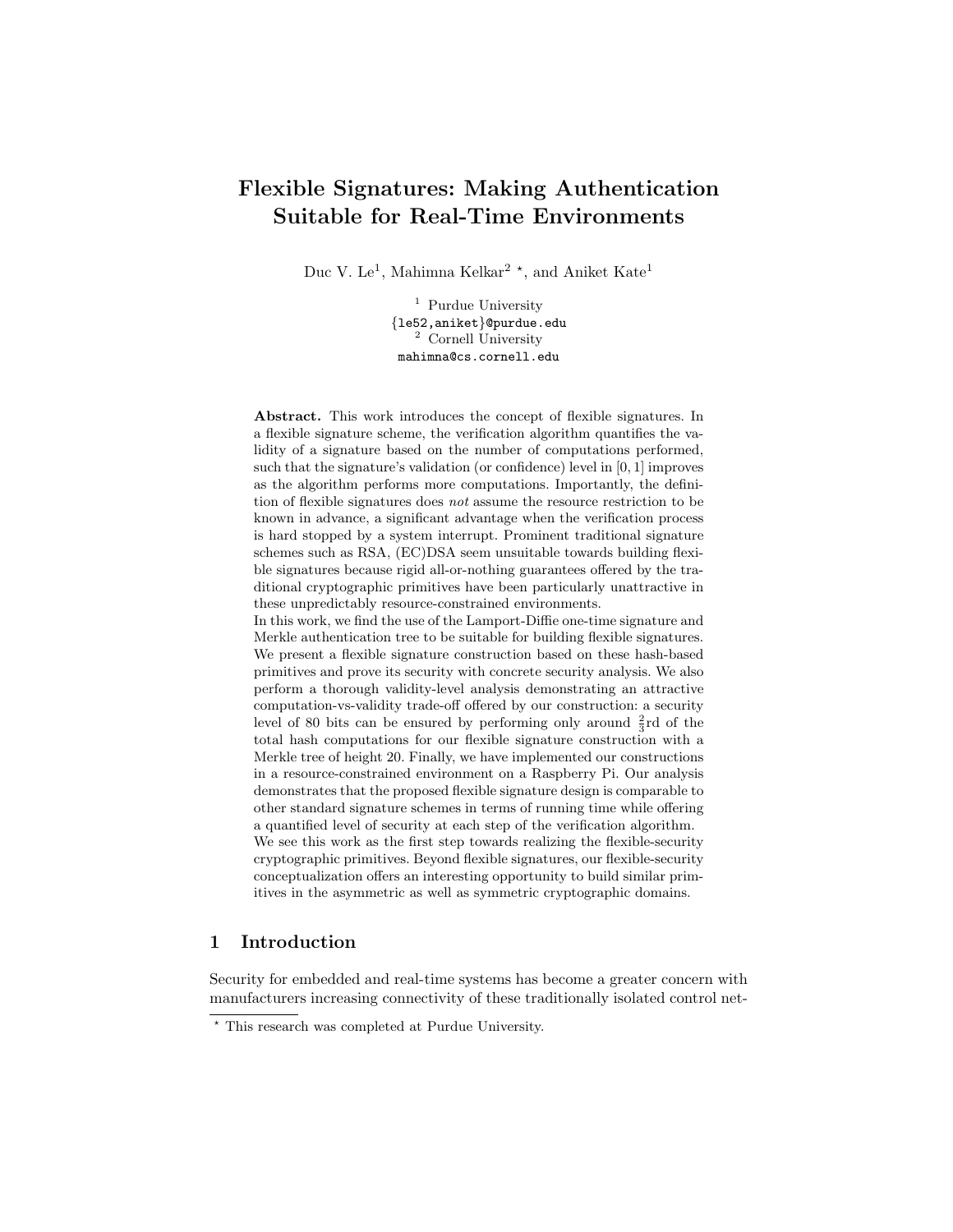works to the outside world. The computerization of hitherto purely mechanical elements in vehicular networks, such as connections to the brakes, throttle, and steering wheel, has led to a life-threatening increase of exploitation power. In the event that an attacker gains access to an embedded control network, safety-critical message traffic can be manipulated inducing catastrophic system failures. In recent years, numerous attacks have impressively demonstrated that the software running on embedded controllers could be successfully exploited, often even remotely  $[17, 24, 27]$ . With the rise of the Internet of Things  $(IoT)$ , more non-traditional embedded devices have started to get integrated into personal and commercial computing infrastructures, and security will soon become a paramount issue for the new-age embedded systems [10, 29].

Well-established authentication and integrity protection mechanisms such as digital signatures or MACs can effectively solve many of the security issues with embedded systems. However, the industry is hesitant to adopt those as most embedded devices pose severe resource constraints on the security architecture regarding memory, computational capacity, energy and time. Given the real-time deadlines, the embedded devices might not be able complete verifications by the deadline rendering all verification efforts useless.

Indeed, traditional cryptographic primitives are not designed for such uncertain settings with unpredictable resource constraints. Consider prominent digital signature schemes (such as RSA and ECDSA) that allow a signer who has created a pair of private and public keys to sign messages so that any verifier can later verify the signature with the signer's public key. The verification algorithms of those signature schemes are deterministic and only return a binary answer for the validity of the signature (i.e., 0 or 1). Such verification mechanisms may be unsatisfactory for an embedded module with unpredictable computing resources or time to perform the verification: if the module can only partially complete the verification process due to resource constraints or some unplanned real-time system interrupt, there are no partial validity guarantees available.

This calls for a signature scheme that can quantify the validity of the signature based on the number of computations performed during the verification. In particular, for a signature scheme instantiation with 128-bit security, we expect the verification process to be flexible enough to offer a validity (or confidence) level in [0, 1] based on the resources available during the verification process. We observe that none of the existing signature schemes offer such a trade-off between the computation time/resource and the security level in a flexible manner.

Contribution. This paper initiates the study of cryptographic primitives with flexible security guarantees that can be of tremendous interest to real-time systems. In particular, we investigate the notion of a flexible signature scheme that offers partial security for an unpredictably partial verification.

As the first step, based on the standard definition of digital signatures, we propose a new definition of a signature scheme with a flexible verification algorithm. Here, instead of returning a binary answer, the verification algorithm returns a value,  $\alpha \in [0,1] \cup \bot$  that quantifies the validity of the signature based on a number of computations performed.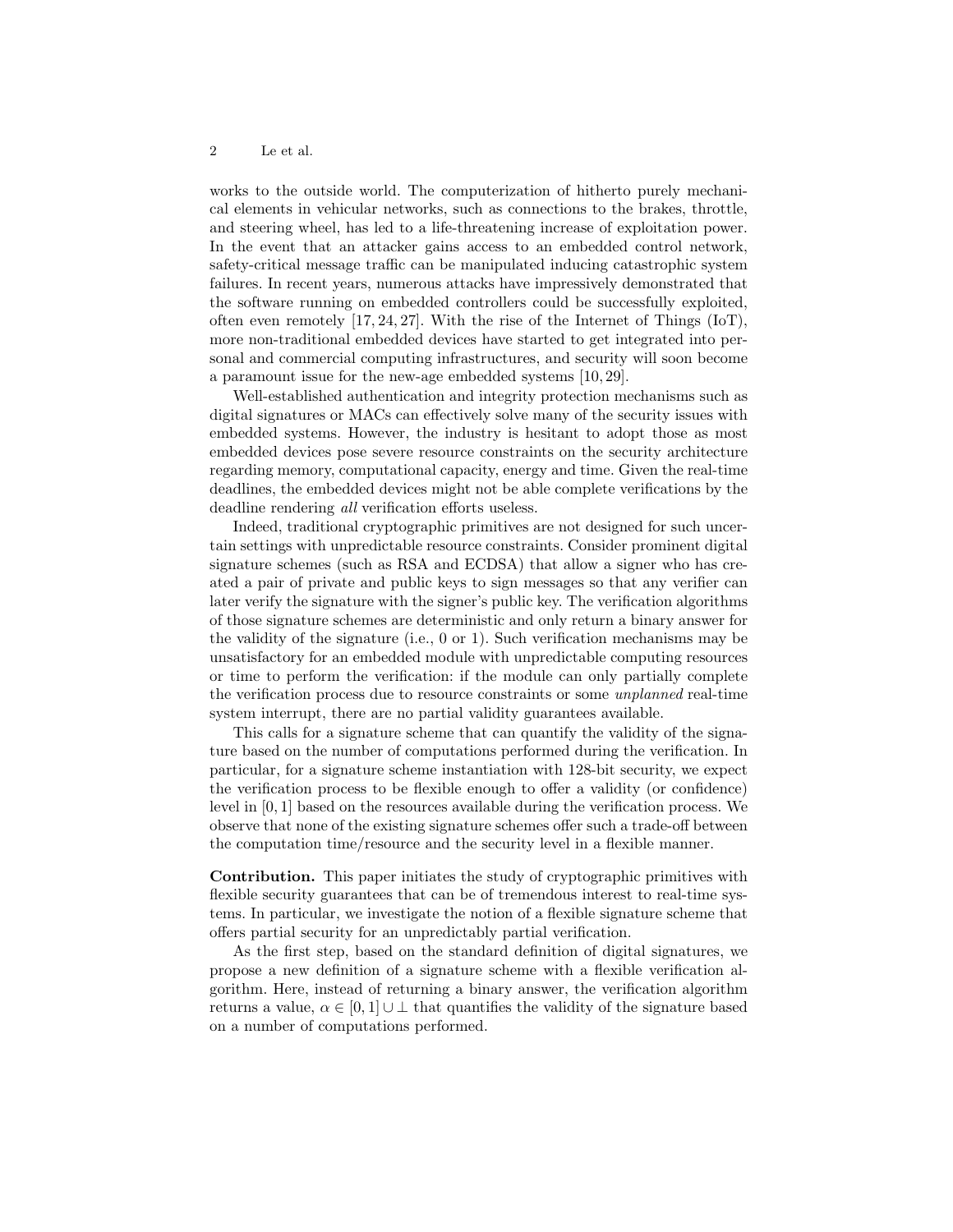Next, we provide a provably secure construction of the flexible signature scheme based on the Lamport-Diffie one-time signature construction [19] and the Merkle authentication tree [22]. The security of our signature relies on the difficulty of finding a  $\ell$ -near-collision pair for a collision-resistant hash function. Through our analysis, we demonstrate that our construction still offers a highsecurity level against adaptive chosen message attacks despite performing fewer computations during verification. For example, a security level of 80 bits requires performing only around  $\frac{2}{3}$ rd of the total required hash computations for a Merkle tree of height 20.

Finally, we prototype our constructions in a resource-constrained environment by implementing those on a Raspberry Pi. We find that the performance of the proposed constructions is comparable to other prominent signature schemes in terms of running time while offering a flexible trade-off between the security level and the number of computations. Importantly, neither the security level nor the number of computations has to be pre-determined during verification.

Related Work. Fischlin [13] proposed a similar framework for progressively verifiable message authentication codes (MACs). In particular, the author presented two concrete constructions for progressively verifiable MACs that allow the verifier to spot errors or invalid tags after a reasonable number of computations. Also, the paper introduced the concept of detection probability to denote the probability that the verifier detects errors after verifying a certain number of blocks. In this work, we address the open problem of a progressively verifiable digital signature scheme, and we incorporate the detection probability concept into the security analysis of our schemes.

Bellare, Goldreich, and Goldwasser [3] introduced incremental signatures. Here, given a signature on a document, a signer can obtain a (new) signature on a similar document by partially updating the available signature. The incremental signature computation is more efficient than computing a signature from scratch and thus can offer some advantage to a resource-constrained signer. However, it provides no benefit for a resource-constrained verifier; the verifier still needs to perform a complete verification of the signature.

Signature scheme with batch verification  $[2, 8]$  is a cryptographic primitive that offers an efficient verifying property. Namely, after receiving multiple signatures from different sources, a verifier can efficiently verify the entire set of signatures at once. Batch verification signature scheme and flexible signature scheme are similar in that they offer an efficient and flexible verification mechanism. However, while the batch verification signature merely seeks to reduce the load on a busy server, the flexible signature focuses on a resource-constrained verifier who can tolerate a partial security guarantee from a signature.

Freitag et. al. [14] proposed the concept of signatures with randomized verification. Here, the verifying algorithm takes as input the public key along with some random coin to determine the validity of the signature. In those schemes, the attacker's advantage of forging a valid message-signature pair,  $(m^*, \sigma^*)$ , is determined by the fraction of coins that accept  $(m^*, \sigma^*)$ . Freitag et. al. constructed a signature scheme with randomized identity-based encryption (IBE)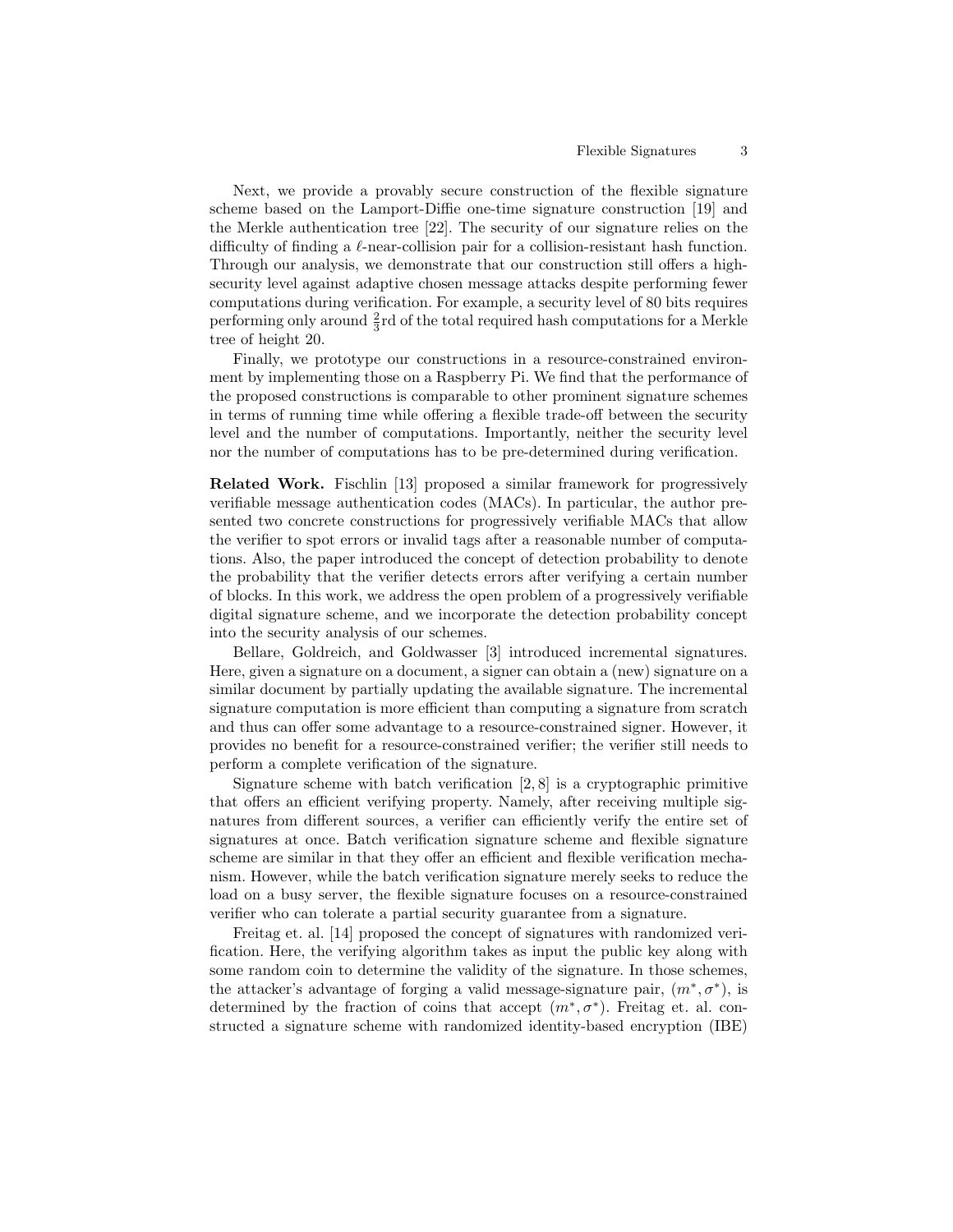schemes using Naor's transformation and show that the security level of their signature scheme is fixed to the size of the underlying IBE scheme's identity space. While our work can be formally defined as a signature scheme with randomized verification, our scheme offers a more flexible verification in which the security level of the scheme can be efficiently computed based on the output of the verifying algorithm.

Finally, Fan, Garay, and Mohassel [11] proposed the concept of short and adjustable signatures. They offered three variants, namely setup adjustable, signing adjustable, and verification adjustable signatures offering different trade-offs between the length and the security of the signature. The first two variants allow the signer to adjust the length of the signature, while the last variant allows the verifier to shorten the signature during the verification phase. They presented three constructions for each variant based on indistinguishably obfuscation  $(i\mathcal{O})$ , and one concrete construction only for the setup-adjustable variant based on the BLS Signature Scheme [5]. Unfortunately, none of those constructions is suitable for constructing flexible signatures tolerating unpredictable interrupts.

### 2 Preliminaries

Fig. 1 presents prominent notational conventions that we use throughout this work. Our constructions employ the following standard properties of cryptographic hash functions. We use  $H : \mathcal{K} \times \mathcal{M} \to \{0,1\}^n$  to denote a family of hash functions that is parameterized by a key  $k \in \mathcal{K}$  and message  $m \in \mathcal{M}$  and outputs a binary string of length n. For this work, we consider two security properties for hash functions from [26], preimage resistance, collision resistance, and one weaker security notion from [18, 21],  $\ell$ -near collision resistance.

**Preimage Resistance:** We call a family H of hash functions  $(t_{ow}, \epsilon_{ow})$ -preimage resistant, if for any  $A$  that runs for at most  $t_{ow}$ , the adversary's advantage is:

$$
\mathsf{Adv}^{ow}_{H}(\mathcal{A})=\Pr\left[k\xleftarrow{\$}\mathcal{K},x\xleftarrow{\$}\mathcal{M}\\y\leftarrow H(k,x),x'\leftarrow\mathcal{A}(k,y):\quad H(k,x')=y\right]\leq\epsilon_{ow}
$$

| $\boldsymbol{n}$                          | Security parameter                                                                    |
|-------------------------------------------|---------------------------------------------------------------------------------------|
| m                                         | $\{1,\ldots,m\}$                                                                      |
| $m_1$    $m_2$                            | Concatenation of strings $m_1$ and $m_2$                                              |
| $(d_i)_{i \in [m]}$                       | Concatenation of m elements, $d_1  d_2    d_m$                                        |
| $x \stackrel{\$}{\leftarrow} \mathcal{X}$ | x is chosen uniformly at random from some set $\mathcal X$                            |
| $\Delta(x,y)$                             | Hamming distance between two binary strings $x$ and $y$                               |
| $f(m) = \text{poly}(m)$                   | $f(m)$ is a polynomial function in m                                                  |
| $f(m) = \text{negl}(m)$                   | $f(m)$ is a negligible function in m, if $f(m) = o(1/m^c)$ $\forall c \in \mathbb{N}$ |
| $\llbracket r \rrbracket$                 | Optional parameter $r$ in an algorithm definition                                     |

#### Fig. 1: Notations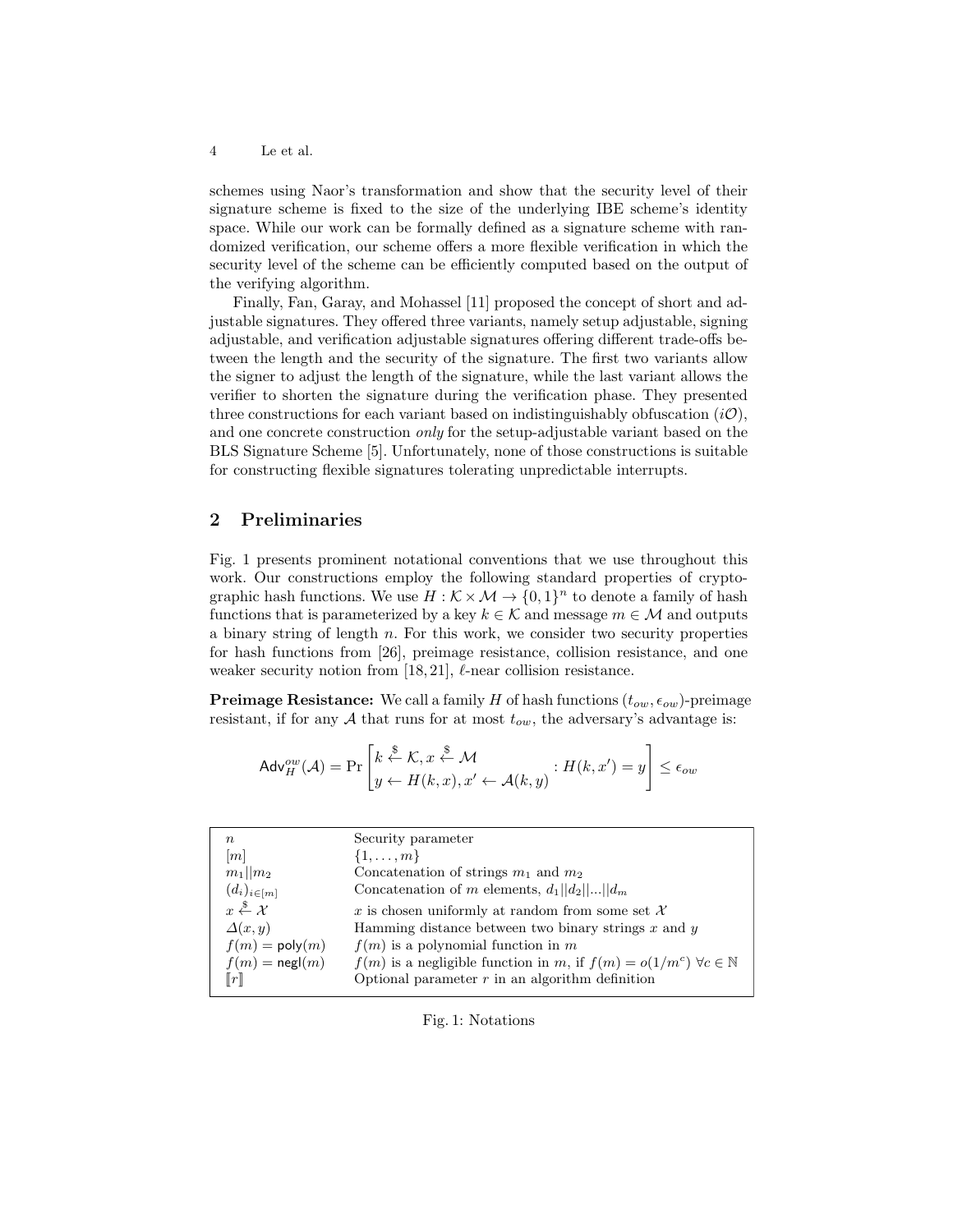**Collision Resistance:** We call a family H of hash functions  $(t_{cr}, \epsilon_{cr})$ -collision resistant, if for any  $A$  that runs for at most  $t_{cr}$ , the adversary's advantage is:

$$
\mathsf{Adv}^{cr}_H(\mathcal{A})=\Pr\left[k\stackrel{\$}{\leftarrow}\mathcal{K}\\ (x,x')\leftarrow\mathcal{A}(k)\end{array}:\left(x\neq x'\right)\wedge\left(H(k,x)=H(k,x')\right)\right]\leq\epsilon_{cr}
$$

 $\ell$ **-near-collision Resistance:** We call a family H of hash functions  $(t_{\ell-ncr}, \epsilon_{\ell-ncr})$ - $\ell$ -near-collision resistant, if for any A that runs for at most  $t_{\ell-ncr}$  and  $0 \leq \ell \leq n$ , the adversary's advantage is:

$$
\mathsf{Adv}_{H,\ell}^{ncr}(\mathcal{A}) = \Pr\left[ k \stackrel{\$}{\leftarrow} \mathcal{K}; \\ (x,x') \leftarrow \mathcal{A}(k,\ell) \right. : (x \neq x') \wedge (\varDelta(H(k,x),H(k,x')) \leq \ell) \right] \leq \epsilon_{\ell-ncr}
$$

**Generic Attacks.** To find the preimage  $t_{ow} = 2^q$  is required to achieve  $\epsilon_{ow} =$  $1/2^{n-q}$  using exhaustive search. Due to the birthday paradox, however, only  $t_{cr} = 2^{n/2}$  is required to find a collision with a success probability of  $\epsilon_{cr} \approx 1/2$ . Finally, Lamberger et. al. showed in [18] that at least  $t_{\ell-ncr} = 2^{n/2}/\sqrt{\sum_{i=0}^{\ell} {n \choose i}}$ is required to find a  $\ell$ -near-collision with a success probability of  $\epsilon_{\ell-ncr} \approx 1/2$ .

Unkeyed Hash Functions. In practice, the key for standard hash functions is public; therefore, from this point, we refer to the cryptographic hash function H as a fixed function  $H : \mathcal{M} \to \{0, 1\}^n$ .

### 3 Security Definition

In this section, we define our flexible signature scheme. We adopt the standard definition of a signature scheme [16] to the flexible security setting. An instance of an interrupted flexible signature verification is expected to return a validity value,  $\alpha$ , in the range [0, 1]. To model the notion of runtime interruptions in the signature definition, we introduce the concept of an interruption oracle iOracle<sub> $\Sigma$ </sub>(1<sup>n</sup>) for signature scheme  $\Sigma$  and give the verification algorithm access to it. The interruption oracle outputs an interruption position  $r$  in the sequence of computation steps involved the verification algorithm. For simplicity, if we denote max to be the maximum number of computations needed (e.g. clock cycles, number of hash computations, or modular exponentiations) for a signature verification, then  $iO$ racle $\sum T^n$  outputs a value  $r \in \{0, \ldots, \max\}$ . The specification of the interruption position may vary depending on the choice of the signature scheme; e.g., in this work, we define the interruption position as the number of hash computations performed in the verification algorithm.

**Definition 1.** A flexible signature scheme,  $\Sigma =$  (Gen, Sign, Ver), consists of three algorithms:

 $-$  Gen(1<sup>n</sup>) is a probabilistic algorithm that takes a security parameter 1<sup>n</sup> as input and outputs a pair  $(pk, sk)$  of public key and secret key.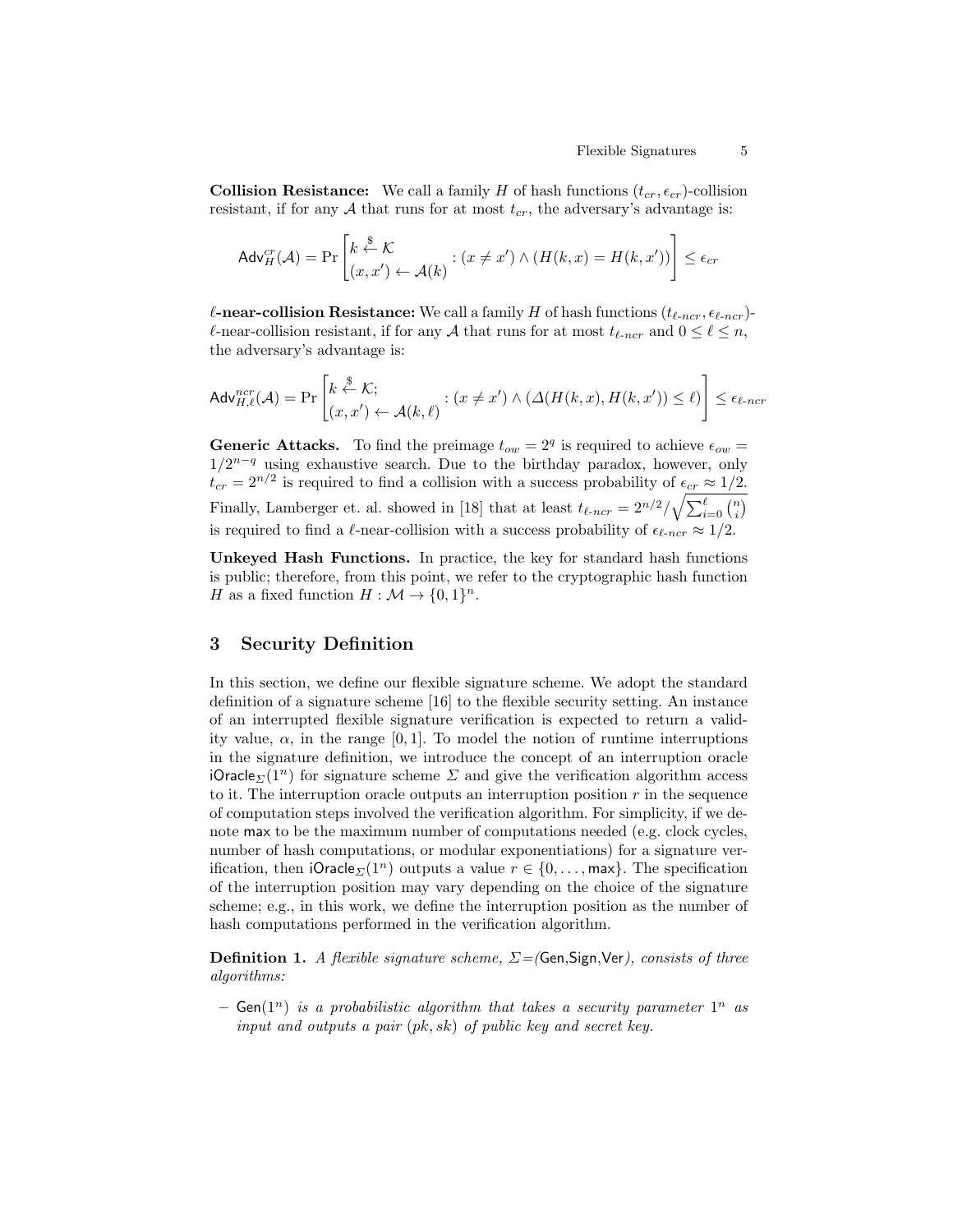- 6 Le et al.
	- $-$  Sign(sk, m) is a probabilistic algorithm that takes a private key sk and a message m from a message space M as inputs and outputs a signature  $\sigma$ from signature space  $S$ .
	- $\text{Ver}(pk, m, \sigma, \llbracket r \rrbracket)$  is a probabilistic algorithm that takes a public key pk, a message m, a signature  $\sigma$ , an optional interruption position  $r \in \{0, \ldots, \text{max}\}\$ as inputs. If r is not provided, then the algorithm will query an interruption oracle, iOracle $\sum_{\mathcal{L}}(1^n)$  to determine  $r \in \{0, \ldots, \text{max}\}\$ . The algorithm outputs a real value  $\alpha \in [0,1] \cup \{\perp\}$ <sup>3</sup>. The signature is invalid if  $\alpha = \perp$ .

The following correctness condition must hold: For  $\forall (pk, sk) \leftarrow Gen(1^n), \forall m \in$  $\mathcal{M}, \forall r \in \{0, ..., \max\} : \Pr[\text{Ver}(pk, m, \text{Sign}(sk, m), r) = \bot] = 0.$ 

Remark 1. The interruption oracle only serves as a virtual party for definitional reasons. In practice, the verification algorithm does not receive the interruption position  $r$  as an input, and the algorithm continues to perform computations until it receives an interruption. To model runtime interruptions using the interruption oracle iOracle<sub> $\Sigma$ </sub>(1<sup>n</sup>), in this work, we expect the flow of the verification algorithm to *not* be affected/biased by the r value offered by iOracle<sub> $\Sigma$ </sub>(1<sup>n</sup>) at the beginning of the verification. Also, we note that depending on signature schemes, there can be more than one way to define the interruption position,  $r$  (e.g. clock cycles, number of hash computations, or modular exponentiations).

Extracting function. We assume that for a flexible signature scheme, there exists an efficient function,  $\text{if.}(\cdot)$ , that takes as input the validity of the signature  $\alpha$  and outputs the interruption position r. Intuitively, for the case of an unexpected interruption, the verifier need not know when the verification algorithm is interrupted. However, based on the validity output  $\alpha$ , the verifier should be able to use  $\operatorname{if.}(\cdot)$  to learn the interruption position, r. The definition of extracting function depends on the specification of the interruption position and signature scheme. We will define our iExtract<sub> $\Sigma(\cdot)$ </sub> for each of our proposed constructions in Section 4 and Section 5.

Security of flexible signature scheme. We present a corresponding definition to the existential unforgeability under adaptive chosen message attack (EUF-CMA) experiment in order to prove the security of our scheme. For a given flexible signature scheme  $\Sigma = (Gen, Sign, Ver)$  and  $\alpha \in [0,1]$ , the attack experiment is defined as follows:

Experiment FlexExp<sub>A</sub><sub> $\Sigma$ </sub> $(1^n, \alpha)$  :

- 1. The challenger C runs  $Gen(1^n)$  to obtain  $(pk, sk)$  and  $IExtract_{\Sigma}(\alpha)$  to obtain position r.  $\mathcal C$  sends  $(pk, r)$  to  $\mathcal A$ .
- 2. Attacker  $A$  queries  $C$  for signatures of its adaptively chosen messages. Let  $Q_{\mathcal{A}}^{\mathsf{Sign}(sk,\cdot)} = \{m_i\}_{i \in [q]}$  be the set of all messages that A queries C where the *i*<sup>th</sup> query is a message  $m_i \in \mathcal{M}$ . After receiving  $m_i$ , C computes  $\sigma_i \leftarrow$  $Sign(sk, m_i)$ , and sends  $\sigma_i$  to A.

<sup>&</sup>lt;sup>3</sup>  $\alpha = 0$  means that no operations are performed in the verification algorithm.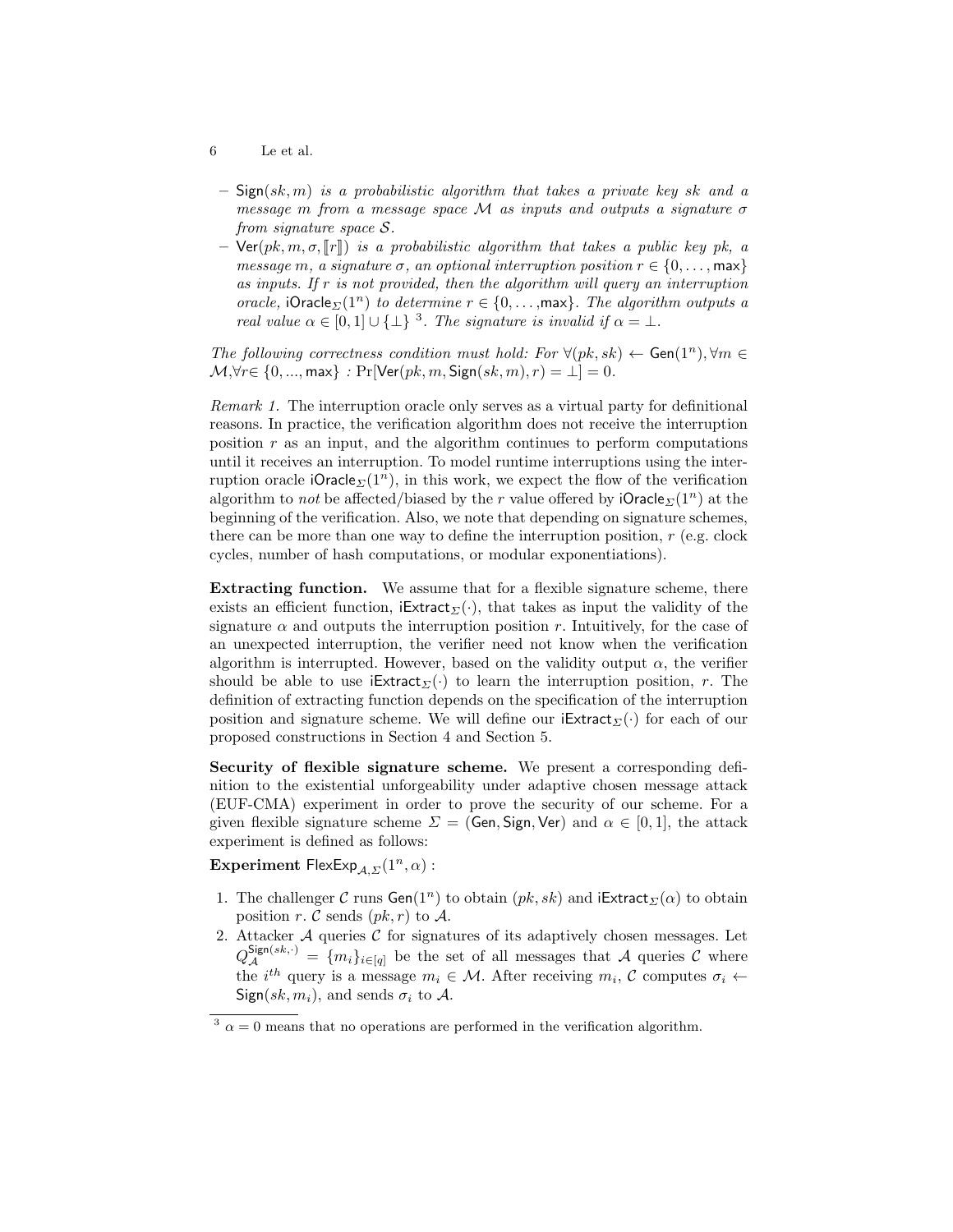- 3. Eventually, A outputs a pair  $(m^*, \sigma^*) \in \mathcal{M} \times S^{4}$ , where message  $m^* \notin$  $Q_{\mathcal{A}}^{\mathsf{Sign}(sk,\cdot)}$  and sends the pair to  $\mathcal{C}$ .
- 4. C computes  $\alpha^* \leftarrow \text{Ver}(pk, m^*, \sigma^*, r)$ . If  $(\alpha^* \neq \bot)$  and  $(\alpha^* \geq \alpha)$ , the experiment returns 1; else, it returns 0.

**Definition 2.** For the security parameter n and  $\alpha \in [0,1]$ , a flexible signature scheme  $\Sigma$  is  $(t, \epsilon, q)$  existential unforgeable under adaptive chosen-message attack if for all efficient adversaries A that run for at most time t and query  $Sign(sk, \cdot)$  at most q times, the success probability is:

$$
\mathsf{Adv}_{\mathcal{A},\varSigma}^{\mathsf{flex}}(n) = \Pr[\mathsf{FlexExp}_{\mathcal{A},\varSigma}(1^n,\alpha) = 1] \leq \epsilon
$$

Here, t and  $\epsilon$  are functions of  $\alpha$  and  $n$ , and  $q = \text{poly}(n)$ .

### 4 Flexible Lamport-Diffie One-time Signature

In this section, we present our concrete construction of the flexible one-time signature scheme. This construction is based on the Lamport-Diffie one time signature construction introduced in [19].

#### 4.1 Construction

We show the concrete construction of the flexible Lamport-Diffie one-time signature in Fig. 2. Here, we use the same key generation and signing algorithms from the Lamport-Diffie signature and modify the verification algorithm.

Key Generation Algorithm. The key generation algorithm takes a parameter  $1^n$  as input, and generates a private key by choosing  $2n$  bit strings each of length *n* uniformly at random from  $\{0,1\}^n$ , namely,  $SK = (sk_i[b])_{i \in [n], b \in \{0,1\}}$  $\{0,1\}^{2n^2}$ . The public key is obtained by evaluating the preimage-resistant hash function on each of the private key's *n* bit string, such that  $\mathsf{PK} = (pk_i[b])_{i \in [n], b \in \{0,1\}}$ where  $pk_i[b] = F(sk_i[b])$  and  $F(\cdot)$  is the preimage-resistant hash function.

**Signing Algorithm.** The signing algorithm takes as input the message  $m$  and the private key SK. First, it computes the digest of the message  $d = G(m)$  $(d_i)_{i\in[n]}$  where  $d_i \in \{0,1\}$  and  $G(\cdot)$  is a collision-resistant hash function that outputs digests of length  $n$ . The signature is generated based on the digest  $d$  as  $\sigma = (sk_i[d_i])_{i \in [n]}.$ 

Flexible Verification Algorithm. This algorithm takes as input a message m, a public key PK, a signature  $\sigma$ , and an optional interruption position  $\llbracket r \rrbracket$  and outputs the validity of the signature  $\alpha$ . In this construction, we model the interruption condition  $r \in \{0, 1, \ldots, n\}$ , as the number of hash  $F(\cdot)$  computations performed during verification. As mentioned earlier in Section 3, to faithfully

<sup>&</sup>lt;sup>4</sup> The higher validity implies a higher interruption position. Hence, the best strategy for the adversary is to use the initial position defined by the challenger.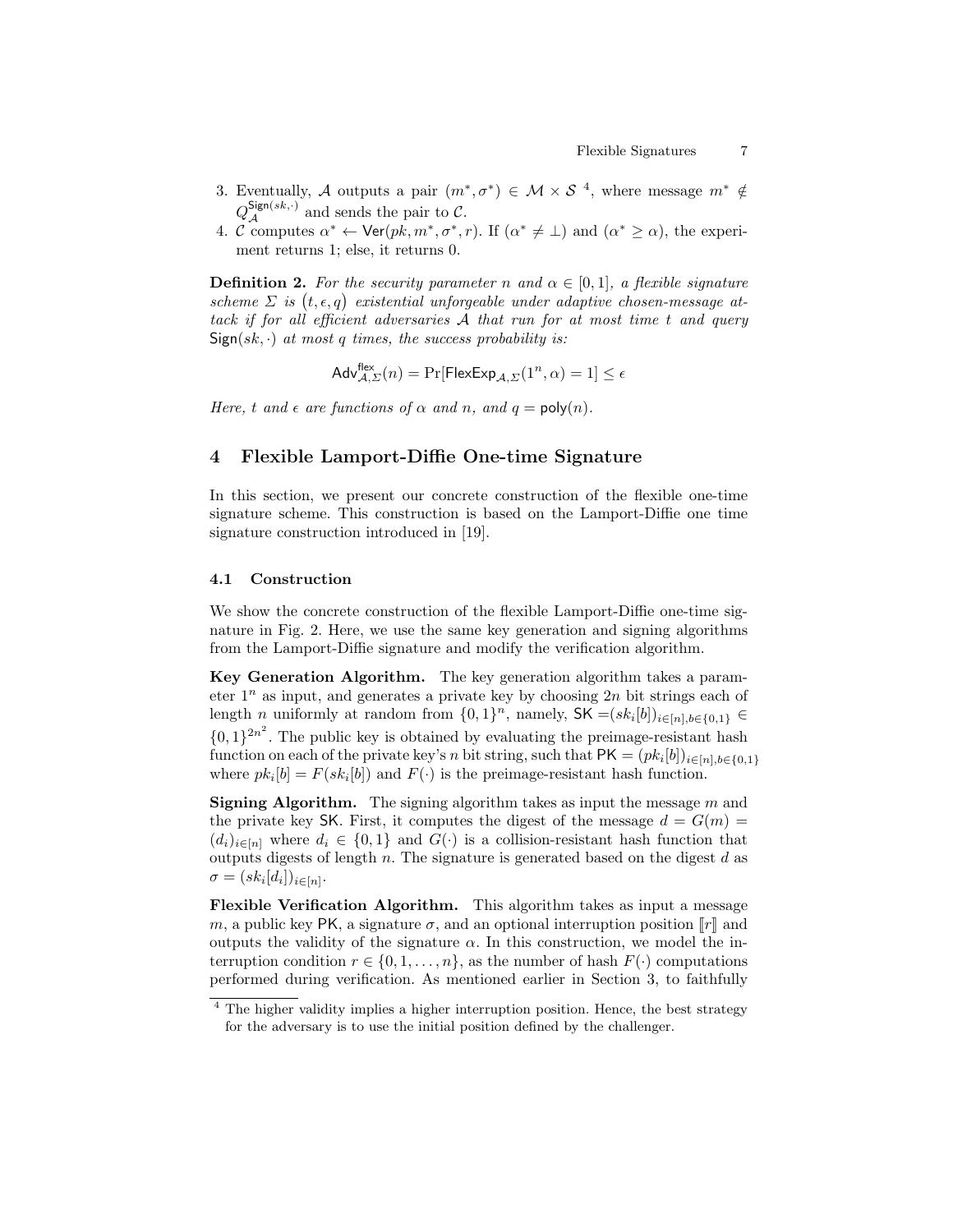#### Flexible Lamport-Diffie One-time Signature

Given the security parameter n, a preimage resistant hash function  $F: \{0,1\}^n \to \{0,1\}^n$ , a collision resistant hash function  $G: \{0,1\}^* \to \{0,1\}^n$ , the flexible Lamport-Diffie one-time signature scheme  $\Sigma_{\text{fots}}$  works as follows:  $Gen(1^n) : for each  $i \in [n], b \in \{0, 1\}$ :$ choose  $sk_i[b] \stackrel{\$}{\leftarrow} \{0,1\}^n$ , set  $pk_j[b] = F(sk_i[b])$ output :  $SK = (sk_i[b])_{i \in [n], b \in \{0,1\}}, PK = (pk_i[b]))_{i \in [n], b \in \{0,1\}}$  $Sign(SK, m) : compute \ d = G(m) = (d_i)_{i \in [n]}, \ parse \ SK = (sk_i[b])_{i \in [n], b \in \{0,1\}}.$ output :  $\sigma = (sk_i[d_i])_{i \in [n]}$  $\mathsf{Ver}(\mathsf{PK}, m, \sigma, [\![r]\!]) : if \; r \; is \; not \; provided: \; set \; r \leftarrow \mathsf{iOracle}(1^n),$  $k_F = 0, N = [n]$ compute  $d = G(m) = (d_i)_{i \in [n]}$ *write* PK =  $(pk_i[b])_{i \in [n], b \in \{0,1\}}, \sigma = (\sigma_i)_{i \in [n]}$ while  $(r > 0)$  and  $(N \neq \emptyset)$ : choose  $i \overset{\$}{\leftarrow} N$ if  $F(\sigma_i) \neq pk_i(d_i)$ , return  $\alpha = \perp$  $N = N - \{i\}, k_F = k_F + 1, r = r - 1$ output :  $\alpha = k_F/n$ 

Fig. 2: Construction of the Flexible Lamport-Diffie One-time Signature

model the interruption process, the flow of the verification algorithm should not be biased by the  $r$  value in any intelligent manner. First, the verification algorithm will query the interruption oracle to determine the interruption position  $r$ . The algorithm then computes the digest of the message,  $d = G(m) = (d_i)_{i \in [n]}$ . Now, instead of sequentially verifying the signature bits like the verification in the standard scheme, the flexible verification algorithm randomly selects a position *i* of the signature and checks whether  $F(\sigma_i[d_i]) = pk_i[d_i]$ . If there is one invalid preimage, the verification aborts and returns  $\alpha = \perp$ . Otherwise, once the interruption condition is met or all positions are verified, the algorithm returns the validity as the fraction of the number of bits that passed the verification check over the length of the signature. In this Lamport-Diffie construction, given the validity  $\alpha$  value output by the verification algorithm, the verifier simply computes the interruption position as follows:  $\text{if.}$   $\text{if.}$  $\alpha = [\alpha \cdot n]$ 

#### 4.2 Security Analysis

In the flexible Lamport-Diffie one-time signature setting, as the verification algorithm does not perform verification at every position of the signature, the adversary can increase the probability of winning by outputting two messages whose hash digests are close. This is equivalent to finding an  $\ell$ -near-collision pair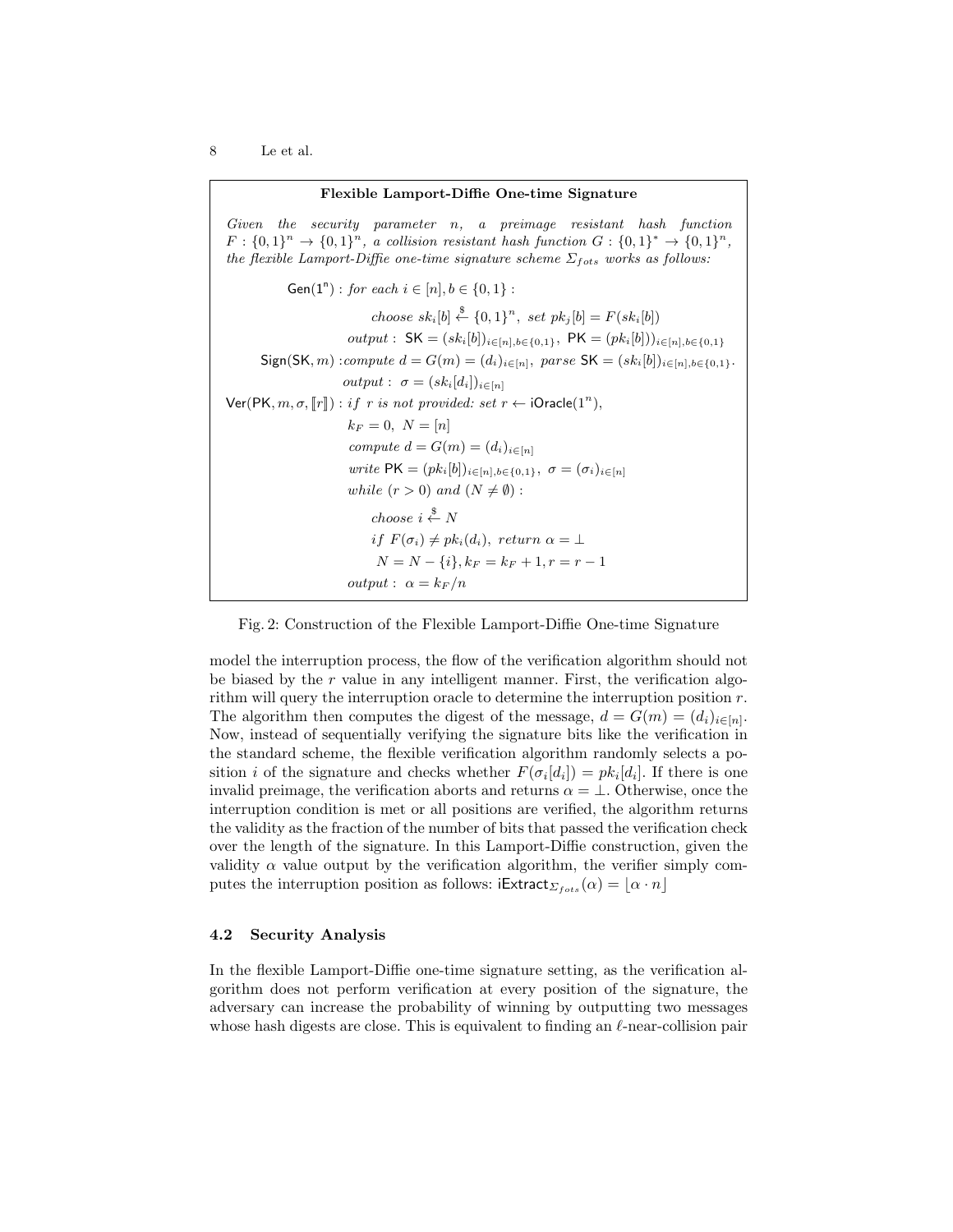where  $\ell$  is determined by the adversary. Theorem 1 offers the trade-off between computation time and success probability for the adversary.

**Theorem 1.** Let F be  $(t_{ow}, \epsilon_{ow})$  preimage-resistant hash function, G be  $(t_{\ell-ncr},$  $\epsilon_{\ell-ncr}$ )  $\ell$ -near-collision-resistant hash function,  $k_F, k_G$  be the number of times  $F(\cdot), G(\cdot)$  evaluated in the verification respectively, d be the Hamming distance between two message digests output by A, and  $t_{gen}$ ,  $t_{sign}$ ,  $t_{ver}$  be the time it takes to generate keys, sign the message, and verify the signature respectively. With  $1 \leq k_F \leq n$ ,  $k_G = 1$ , the flexible Lamport-Diffie one-time signature  $\Sigma_{fots}$  is  $(t_{fots}, \epsilon_{fots}, 1)$  EUF-CMA where:

$$
\alpha = k_F/n
$$
  
\n
$$
t_{fots} = \min\{t_{ow}, t_{\ell-ncr}\} - t_{sign} - t_{ver} - t_{gen} \text{ where } 0 \le \ell \le n - k_F
$$
  
\n
$$
\epsilon_{fots} \le \min\left\{1, 2 \cdot \max\left\{\prod_{i=0}^{k_F-1} \left(1 - \frac{d}{n-i}\right), 4n \cdot \epsilon_{ow}\right\}\right\} \text{ where } 0 \le d \le \ell
$$

The proof of Theorem 1 is shifted to Appendix A.

Security Level. Towards making the security of flexible Lamport-Diffie onetime signatures more comprehensible, we adapt the security level computation from [7]. For any  $(t, \epsilon)$  signature scheme, we define the security of the scheme to be  $\log_2(t/\epsilon)$ . As, in the flexible setting, the value of the pair  $(t,\epsilon)$  may vary as the adversary decides the Hamming distance  $\ell$ , for each value of  $k_F \in \{0, \ldots, n\}$ , we compute the adversarial advantage for all values  $0 \leq \ell \leq n - k_F$  and output the minimum value of log<sub>2</sub>  $\left(t_{fots}/\epsilon_{fots}\right)$  as the security level of our scheme. A detailed security level analysis for the Lamport-Diffie one-time signature is available in Section 6.1.

## 5 Flexible Merkle Tree Signature

We use the Merkle authentication tree [22] to convert the flexible Lamport-Diffie one-time signature scheme into a flexible many-time signature scheme.

#### 5.1 Construction

In the Merkle tree signature scheme, in addition to verifying the validity of the signature, the verifier uses the authentication nodes provided by the signer to check the authenticity of the one-time public key. We are interested in quantifying such values under an interruption. To achieve such a requirement, we require the signer to provide additional nodes in the authentication path.

Key Generation Algorithm. Our key generation remains the same as the one proposed in the original Merkle tree signature scheme [22]. For a tree of height h, the generation algorithm generates  $2<sup>h</sup>$  Lamport-Diffie one-time key pairs,  $(\mathsf{PK}_i, \mathsf{SK}_i)_{i \in [2^h]}$ . The leaves of the tree are digests of one-time public keys,  $H(\mathsf{PK}_i)$ , where  $H(\cdot)$  is a collision-resistant hash function. An inner node of the Merkle tree is the hash digest of the concatenation of its left and right children. Finally, the public key of the scheme is the root of the tree, and the secret key is the set of  $2^h$  one-time secret keys.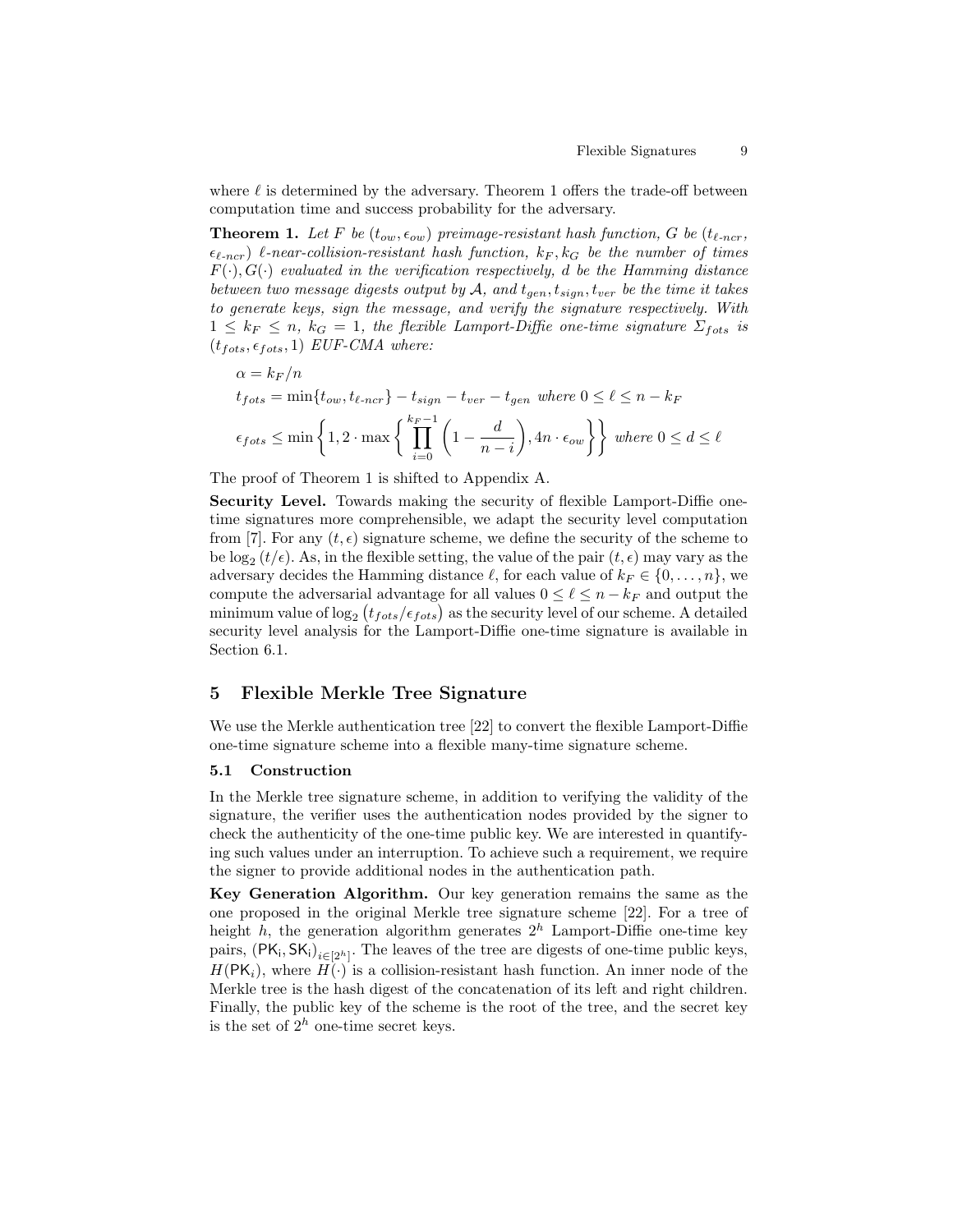

Fig. 3: An example of new authentication nodes for  $PK_3$  where Auth<sub>3</sub> =  $(a_1, a_2, a_3)$  is the set of authentication nodes in the original scheme and  $\text{Auth}_3^c =$  $(a'_1, a'_2, a'_3)$  is the set of additional authentication nodes

Modified Signing Algorithm. In the original Merkle signature scheme, a signature consists of four parts: the signature state s, a one-time signature  $\sigma_s$ , a one-time public key  $PK_s$  and a set of authentication nodes  $\mathsf{Auth_s} = (a_i)_{i \in [h]}$ . The verifier can use  $PK_s$  to verify the validity of the  $\sigma_s$  and use nodes in Auth<sub>s</sub> and state s to efficiently verify the authenticity of  $PK_s$ . For our signing algorithm, along with authentication nodes in the old construction, we require the signer to send the nodes that complete the direct authentication path from the onetime public key to the root. We call this set of nodes complement authentication nodes,  $\text{Aut}_s^c = (a'_i)_{i \in [h]}$ . The reason for including additional authentication nodes is to allow the verifier to randomly verify any level of the tree. Moreover, with additional authentication nodes, verifier can verify different levels of the tree in parallel. Fig. 3 describes an example of the new requirement for a tree of height three. The modified signature now consists of five parts: a state s, a Lamport-Diffie one-time signature  $\sigma_s$ , a one-time public key  $\mathsf{PK}_s$ , a set of authentication nodes  $\mathsf{Auth}_s,$  and a set of complement authentication nodes  $\mathsf{Auth}_s^c.$ 

Flexible Verification Algorithm. With additional authentication nodes, the verification algorithm can verify the authenticity of the public key at arbitrary levels of the authentication tree as well as use the flexible verification described in Section 4 to partially verify the validity of the one-time signature. In the end, the verification returns  $\alpha = (\alpha_v, \alpha_a)$  that contains both the validity of the signature and the authenticity of the public key. In this construction, we define the interruption  $r \in \{0, 1, \ldots, n+h+1\}$ , as the number of computations performed during the verification step.

In contrast to the verification performed in the one-time signature scheme, the security guarantee the verifier gains from the authenticity verification of the one-time public key only increases linearly as the number of computations performed on the authentication path increase: The adversary can always generate a new one-time key pair to sign the message that is not a part of one-time key pairs created by the generation algorithm. In the original Merkle scheme, such a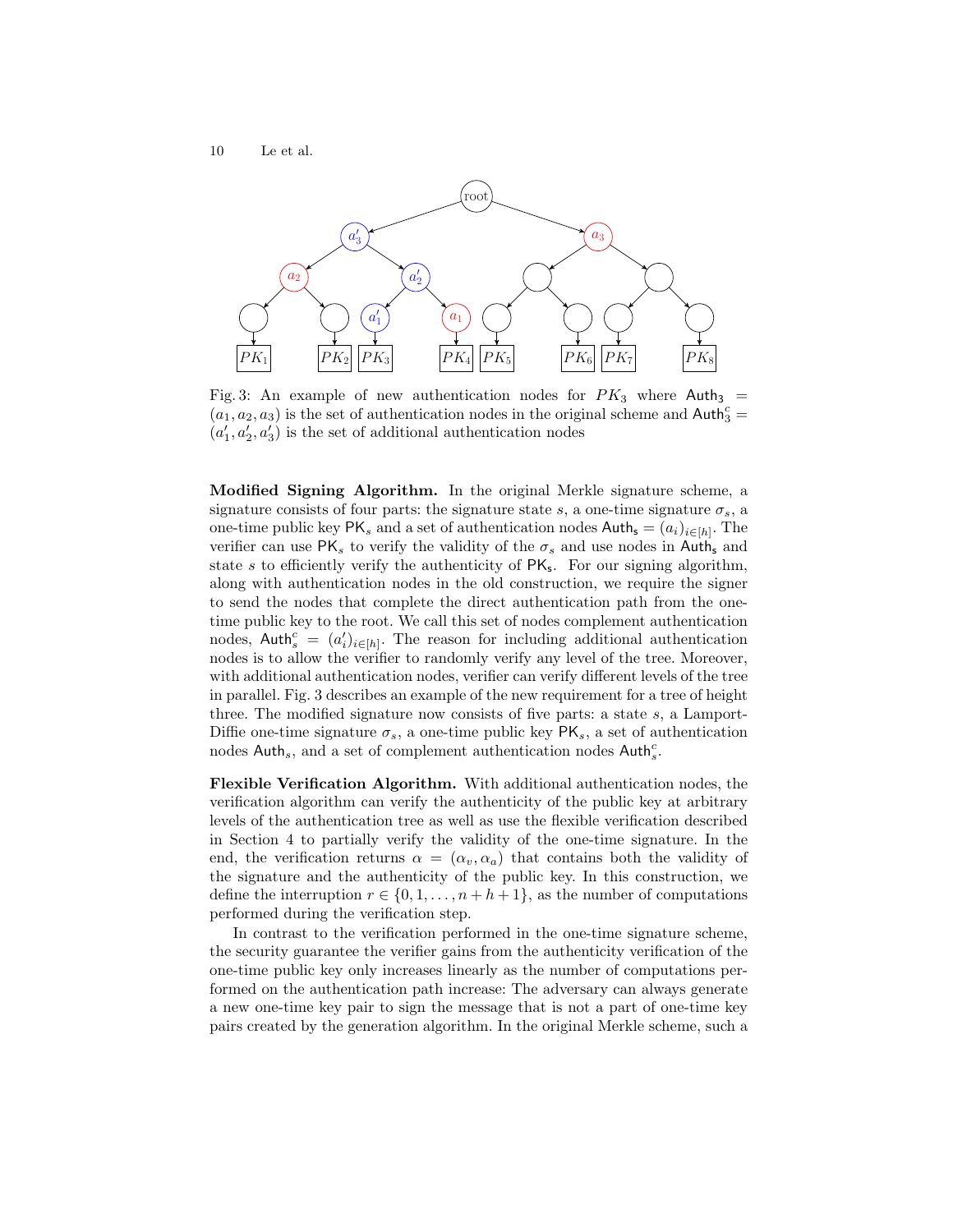#### Flexible Merkle Tree Signature Scheme

Given the security parameter n, the height of the tree h, a preimage resistant hash function  $F: \{0,1\}^n \to \{0,1\}^n$ , a collision resistant hash function  $H: \{0,1\}^* \to$  ${0,1}^n$ ,  $G: {0,1}^* \rightarrow {0,1}^n$ , and a flexible Lamport-Diffie one-time signature scheme  $\Sigma_{fots} = (Gen_{fots}, Sign_{fots}, Ver_{fots})$ . The stateful flexible Merkle scheme  $\Sigma_{fms}$  works as follows:  $\mathsf{Gen}(1^n)$  : generate  $2^h$  ots pairs  $\{(\mathsf{PK}_i, \mathsf{SK}_i)\}_{i \in [2^h]}$  using  $\mathsf{Gen}_{fots}(1^n)$ compute the inner nodes of the Merkle tree as follows:  $node_i[j] = H(node_{i-1}[2j-1]||node_{i-1}[2j])$  $2 \leq i \leq h+1, 1 \leq j \leq 2^{h+1-i}$  $node_1[i] = H(PK_i), 1 \leq i \leq 2^h$ *output* :  $SK = \{SK_i\}_{i \in [2^h]}, PK = root (i.e. node_{h+1}[1]), s = 1$  $Sign(SK, m, s)$ : compute  $\sigma_s = Sign_{fots}(SK_s, m)$ compute  $\mathsf{Auth_s} = (a_i)_{i \in [h]},$  where  $a_i =$  $\int$ node<sub>i</sub> $\lceil s/2^{i-1} \rceil + 1$  if  $\lceil s/2^{i-1} \rceil \equiv 1 \mod 2$  $node_i\left[ \lceil s/2^{i-1} \rceil - 1 \right]$  if  $\left[ s/2^{i-1} \right] \equiv 0 \mod 2$ compute  $\mathsf{Auth}^c_s = (a'_i)_{i \in [h]},$  where  $a'_i = node_i[[s/2^{i-1}]]$  $output: \sigma = (s, \sigma_s, \mathsf{PK}_s, \mathsf{Auth}_s, \mathsf{Auth}_s^c), s = s + 1$  $\text{Ver}(\text{PK}, m, \sigma, [\![r]\!]) : if \text{ } r \text{ is not provided: set } r \leftarrow \text{iOracle}(1^n),$ set  $N = [n], T = [h + 1], k_F = 0, k_H = 0$ compute  $G(m) = d = (d_i)_{i \in [n]}$ extract  $(s, \sigma_{fots}, PK_{fots}, Auth, Auth^c) \leftarrow \sigma$ write  $\sigma_{ots} = (\sigma_i)_{i \in [n]}, \ \mathsf{PK}_{\text{fots}} = (pk_i[b])_{i \in [n], b \in \{0,1\}},$  $\mathsf{Auth_s} = (a_i)_{i \in [h]}, \mathsf{Auth_s^c} = (a'_i)_{i \in [h]}$ while  $r > 0$  and  $H \neq \emptyset$  and  $N \neq \emptyset$  do:  $if 1 - 1/2^{k_F/2} \leq k_H/(h+1):$ choose  $i \stackrel{\$}{\leftarrow} N$ , if  $F(\sigma_i) \neq pk_i(d_i)$ , output :  $\alpha = \bot$  $N = N - \{i\}, k_F = k_F + 1$  $else: choose j \overset{\$}{\leftarrow} T, set a'_{h+1} = \textsf{PK}$ if  $j = 1$ : if  $a'_1 \neq H(\mathsf{PK}_s)$ , output :  $\alpha = \bot$ if  $j > 1$ : if  $a'_j$  is not a parent of  $a_{j-1}$  and  $a'_{j-1}$ : output  $\alpha = \bot$ .  $T = T - \{j\}, k_H = k_H + 1$  $r = r - 1$ output :  $\alpha = (k_F/n, k_H/(h+1))$ 

Fig. 4: The Flexible Merkle Signature Construction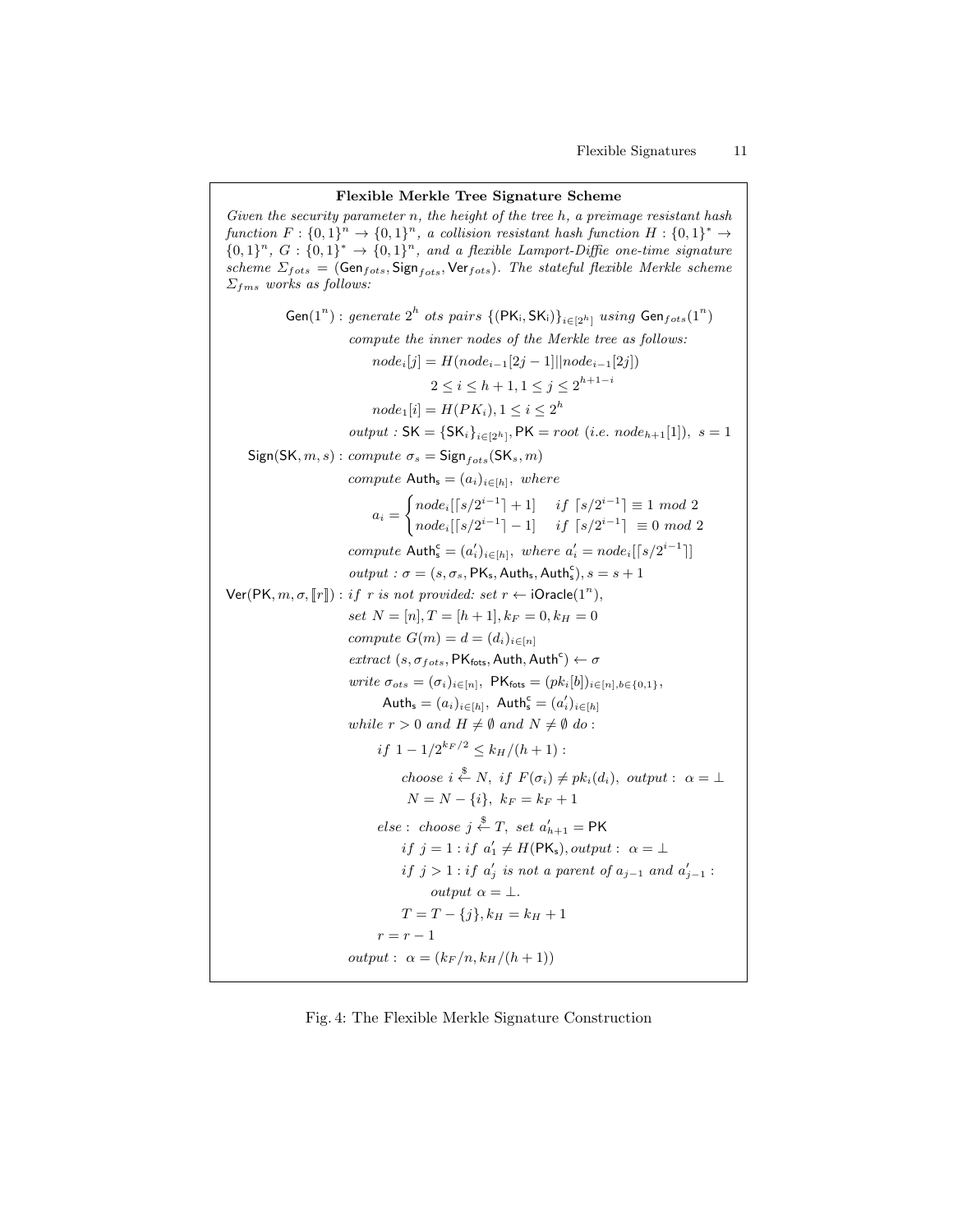key-pair will fail the authenticity check with overwhelming probability because the verifier can use the authentication nodes to compute and verify the root. However, in the flexible setting, the verifier may not be able to complete the authenticity verification, and there is a non-negligible probability that an invalid one-time public key will be used to verify the validity of the signature. Therefore, the verifier gains an exponential security guarantee about the validity of the one-time signature but only a linear guarantee about the authenticity of the public key as the number of computations increases.

To address this issue, the verification algorithm needs to balance the computations performed on the authentication path and the computations performed on the one-time signature. We define the confidence for the validity of the onetime signature as  $1 - 1/2^{k_F/2}$  and the confidence for authenticity of the one-time public key as  $k_H/(h+1)$ , where  $k_F$  is the number of computations performed on the one-time signature,  $k_H$  is the number of computations performed on the one-time public key, and  $h$  is the height of the Merkle tree. To balance the number of computations, the verifier needs to maintain  $1 - 1/2^{k_F/2} \approx k_H/(h+1)$ . With the new signing and verifying algorithms described above, we present a detailed construction of the flexible Merkle signature scheme in Fig. 4. In this Merkle signature construction, given the validity  $\alpha = (\alpha_v, \alpha_a)$  value output by the verification algorithm, the verifier can compute the interruption position as follow:  $\textsf{ifextract}_{\Sigma_{fms}}(\alpha) = \lfloor \alpha_v n \rfloor + \lfloor \alpha_a(h + 1) \rfloor.$ 

#### 5.2 Security Analysis

Theorem 2 presents the trade-off between computation time and success probability for the adversary  $A$ .

**Theorem 2.** Let F be  $(t_{ow}, \epsilon_{ow})$  preimage-resistant hash function, G be  $(t_{\ell-ncr})$  $\epsilon_{\ell-ncr}$ )  $\ell$ -near-collision-resistant hash function, H be  $(t_{cr}, \epsilon_{cr})$  collision-resistant hash function,  $k_F, k_G, k_H$  be the number of times  $F(\cdot), G(\cdot), H(\cdot)$  performed respectively, d be the smallest Hamming distance between the forged message digest and other queried message digests, and  $t_{gen}$ ,  $t_{sign}$ ,  $t_{ver}$  be the time it takes to generate keys, sign the message, and verify the signature respectively. With  $1 \leq k_F \leq n, 0 \leq k_H \leq h+1$ , and  $k_G = 1$ , the flexible Merkle signature construction  $(\Sigma_{fms})$  from flexible Lamport-Diffie one-time signature scheme is  $(t_{fms}, \epsilon_{fms}, 2^h)$  EU-CMA, where

$$
\alpha = (k_F/n, k_H/(h+1))
$$
\n
$$
t_{fms} = \begin{cases}\n\mathcal{O}(1) & \text{when } k_H < h+1, \\
\min\{t_{ow}, t_{\ell-ncr}, t_{cr}\} - 2^h \cdot t_{sign} - t_{ver} - t_{gen} & \text{where } 0 \le \ell \le n - k_F\n\end{cases}
$$
\n
$$
\epsilon_{fms} \le \min\left\{1, 4 \cdot \max\left\{1 - \frac{k_H}{(h+1)}, 2^h \prod_{i=0}^{k_F - 1} \left(1 - \frac{d}{n-i}\right), 2^{h + \log_2 4n} \cdot \epsilon_{ow}, \epsilon_{cr}\right\}\right\}
$$
\n
$$
where \ 0 \le d \le \ell
$$

The proof of Theorem 2 is shifted to Appendix A. A more detailed version of the proof will be included in the extended version [20].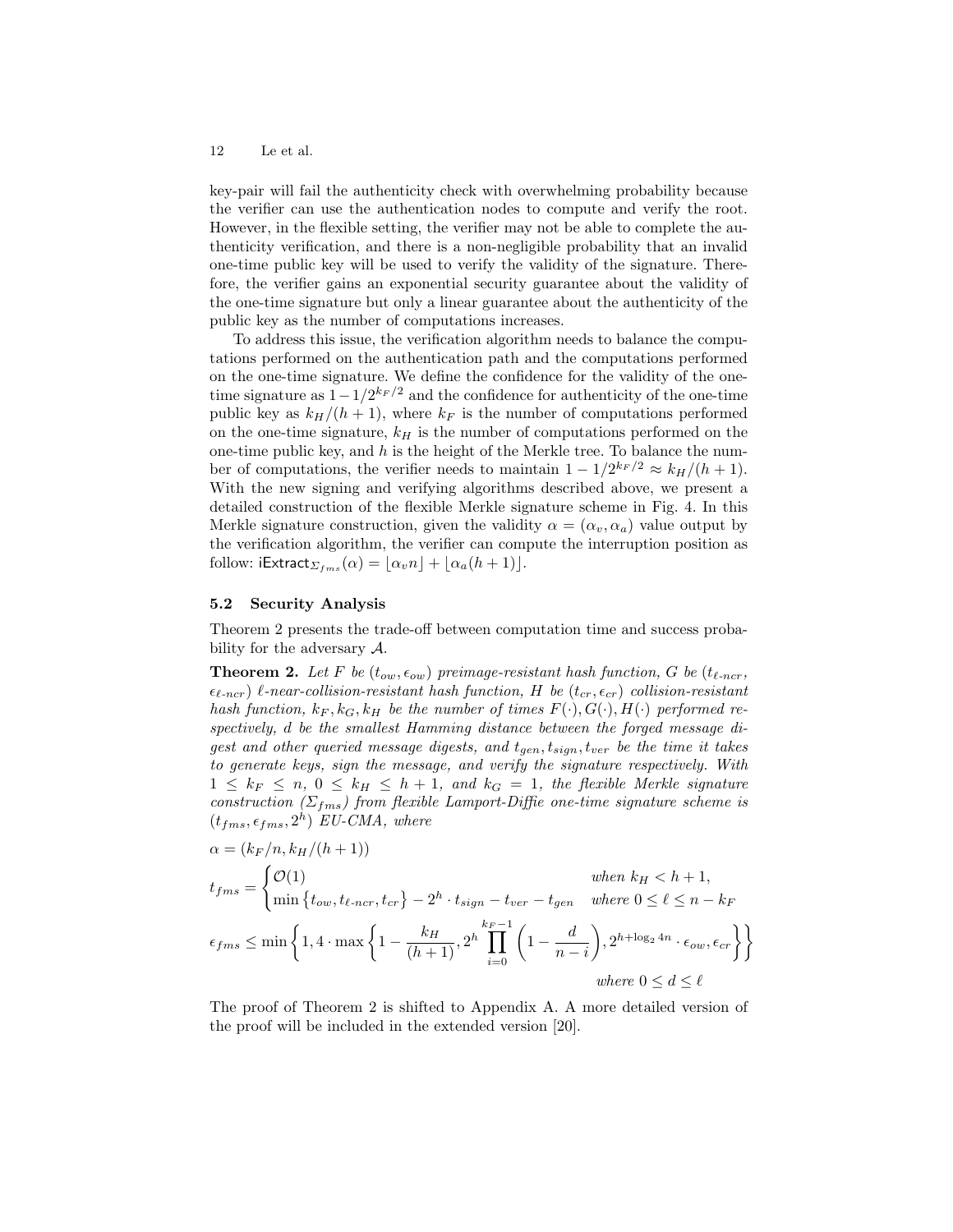#### 5.3 Other Signature Schemes

Over the last few years, several optimized versions of Merkle tree signature and one-time signature schemes have been proposed. This includes XMSS [6] and SPHINCS [4] for the tree signatures, and HORS [23], BIBA [25], HORST [4] and Winternitz [22] for one-time signatures. While the security analysis for each scheme may vary, we can use the same technique described above to transform those schemes into signature schemes with a flexible verification. In this work, we choose to use Lamport-Diffie One-time signatures in our construction for two reasons. First, the number of hash evaluations in Lamport-Diffie Signature verification is fixed for constant size messages, and this gives better and more precise security proofs. Second, Lamport-Diffie one-time signature has better performance in terms of the running time. Thus, according to our experiment and analysis, the Lamport-Diffie One-time signature scheme combined with Merkle Tree provides a better speed performance and more concrete security proofs.

We also investigate number-theoretic signature schemes and observe that the similar verification technique can be applied to the Fiat-Shamir Signature Scheme [12] as its signature is partitioned into different verifiable sets. However, compared to hash function evaluations, the computation of modular exponentiation is significantly more expensive and thus may not be suitable for flexible security application environments. On the other hand, lattice-based signature schemes such as GPV signatures [15] can be an interesting candidate for a flexible signature construction. For GPV signatures, a public key is a matrix output by a trapdoor sampling algorithm, and a signature is output by a pre-image sampling algorithm. The signature verification is performed using a matrix and vector multiplication. The same randomized verification technique seems to be applicable here on different rows of the matrix. In the future, we plan to explore a flexible version of GPV signatures.

# 6 Evaluation, Performance Analysis, and Discussion

In this section, we evaluate the performance and the security level of the flexible Lamport-Diffie one-time signature and flexible Merkle signature schemes. For both schemes, the validity value  $\alpha$  suggests the number of computations performed (i.e.,  $k_H, k_F$ ) during verification. Based on the value  $\alpha$ , the verifier determines the security level achieved by the (interrupted) verification instance.

#### 6.1 Security Level of Flexible Lamport-Diffie One-time Signature

The security level of a flexible Lamport-Diffie signature depends on the actual Hamming distance between two message digests output by the adversary and it can increase its advantage by spending more time to find a near-collision pair. However, it is unclear how to precisely measure the exact Hamming distance between those two digests. Therefore, we outline some possible assumptions in order to estimate precisely the value of  $\Delta(G(m), G(m^*))$ . Using the generic attack on finding near collision pair [18], we can assume that an adversary  $A$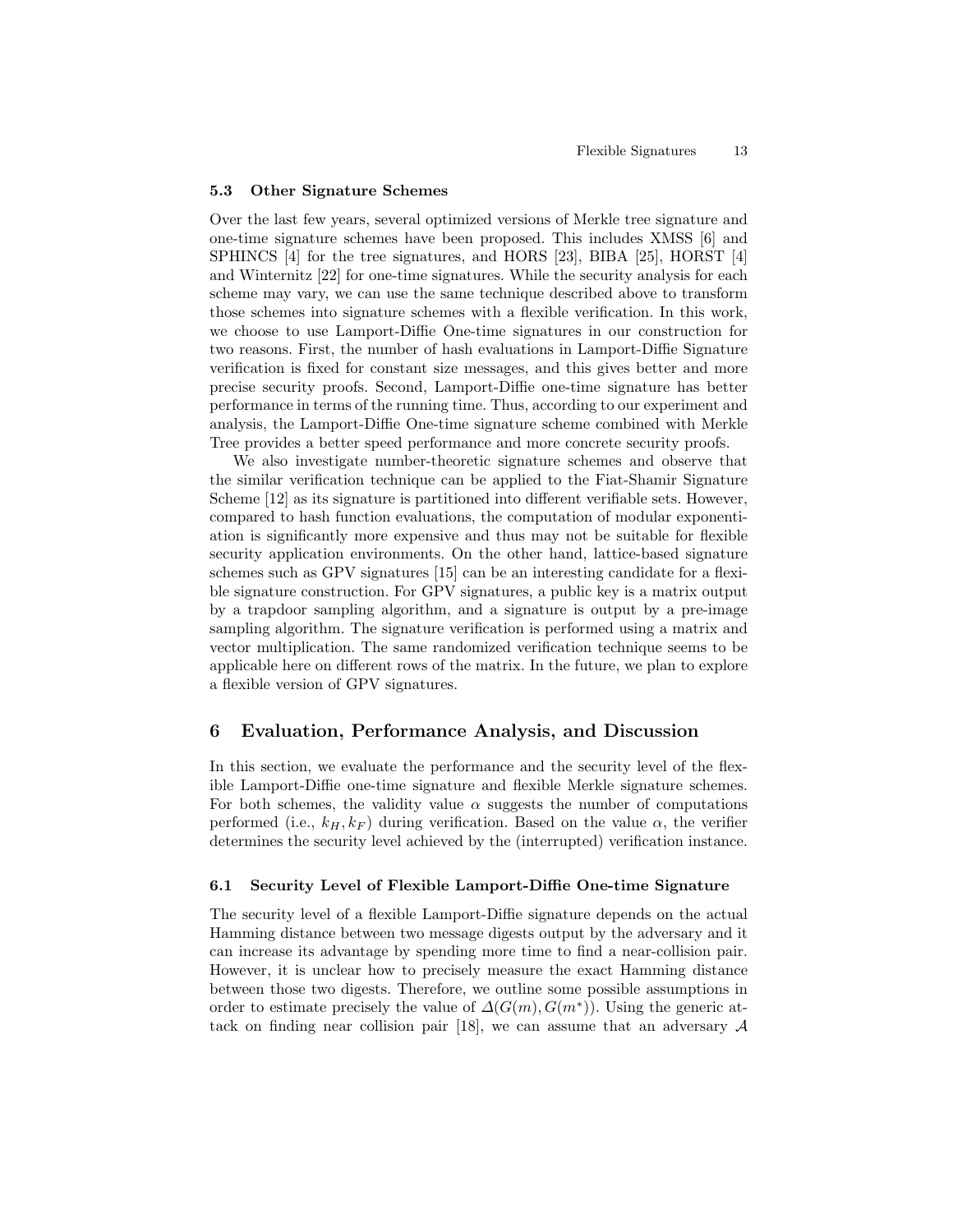who uses a generic birthday attack can always output a pair  $(m, m^*)$  such that  $\Delta(G(m), G(m^*)) \leq \ell$  after spending  $t_{\ell-ncr} = 2^{n/2}/\sqrt{\sum_{i=0}^{\ell} {n \choose i}}$ . Second, for a fixed value  $\ell$ , if the adversary finds a pair  $(m, m^*)$  such that  $\Delta(G(m), G(m^*)) \leq$ l, we let  $d = \Delta(G(m), G(m^*))$  is equal to the expected value of  $\Delta(G(m), G(m^*))$ . The intuition behind the second assumption is that as we let the Hamming distance d decrease by 1, the probability that  $\Delta(G(m), G(m^*)) = d$  decreases by factor of n; therefore, the actual value of d should be closer to  $\ell$  than to 0.

We define the set  $B_{\ell}(G(m)) = \{x \mid x \in \{0,1\}^n \wedge \Delta(x, G(m)) \leq \ell\}.$  If  $G(m)$  and  $G(m^*)$  is a  $\ell$ -near-collision pair, then  $G(m^*) \in B_{\ell}(G(m))$ . If  $G(\cdot)$ behaves as an uniformly random function, then given  $\ell$ , the expected value of  $\Delta(G(m), G(m^*))$  is:

$$
\mathbb{E}(\Delta(G(m), G(m^*))) = \sum_{j=0}^{\ell} j \cdot \frac{\binom{n}{j}}{|B_{\ell}(G(m))|} = \sum_{j=0}^{\ell} j \cdot \frac{\binom{n}{j}}{\sum_{i=0}^{\ell} \binom{n}{i}} \tag{1}
$$

For the case of Lamport-Diffie one-time signature, we have  $t_{gen} = 2n, t_{sign} =$  $t_{ver} = n$ . Combining Theorem 1 and equation 1, we have:

$$
t_{fots} = \max\left\{1, \frac{2^{n/2}}{\sqrt{\sum_{i=0}^{\ell} {n \choose i}}} - 4 \cdot n\right\} \text{ for } \ell \le n - k_F
$$
  

$$
\epsilon_{fots} \le \min\left\{1, 2 \cdot \prod_{i=0}^{k_F - 1} \left(1 - \frac{d}{n - i}\right)\right\} \text{ where } d = \mathbb{E}(\Delta(G(m), G(m^*)),
$$
  
given  $\Delta(G(m), G(m^*)) \le \ell$ 

Finally, the adversary's advantage varies depending on the value of  $\ell$ . Therefore, for a fixed value  $k_F$ , we compute the adversarial advantage all values  $\ell \leq n-k_F$ and output the minimum value of  $\log_2(t_{fots}/\epsilon_{fots})$  as the security level of the scheme.

Fig. 5 gives the trade-off between the number of computations and the security level of the flexible Lamport-Diffie scheme. Compared to the original Lamport-Diffie scheme, our construction offers a reasonable security level despite a smaller number of computations. For example, while a complete verification requires 256 evaluations of  $F(\cdot)$  to achieve the 128-bit security level, with only 128 evaluations of  $F(\cdot)$ , the scheme still offers around the 92-bit security level.

#### 6.2 Security Level of Flexible Merkle Tree Signature

For the Merkle tree signature scheme, using the results from [9], [28], we have  $t_{gen} = 2<sup>h</sup> \cdot 2n + 2<sup>h+1</sup> - 1, t_{ver} = n + h + 1, t_{sign} = (h+1) \cdot n$ . There are two cases for the Merkle tree signature: (1) The authenticity check is complete,  $k_H = h+1$ and (2) The authenticity check is not complete,  $k_H < h + 1$ .

When  $k_H < h + 1$ , the adversary's probability of winning is non-negligible, and the time it needs to spend on the attack is constant; therefore, when the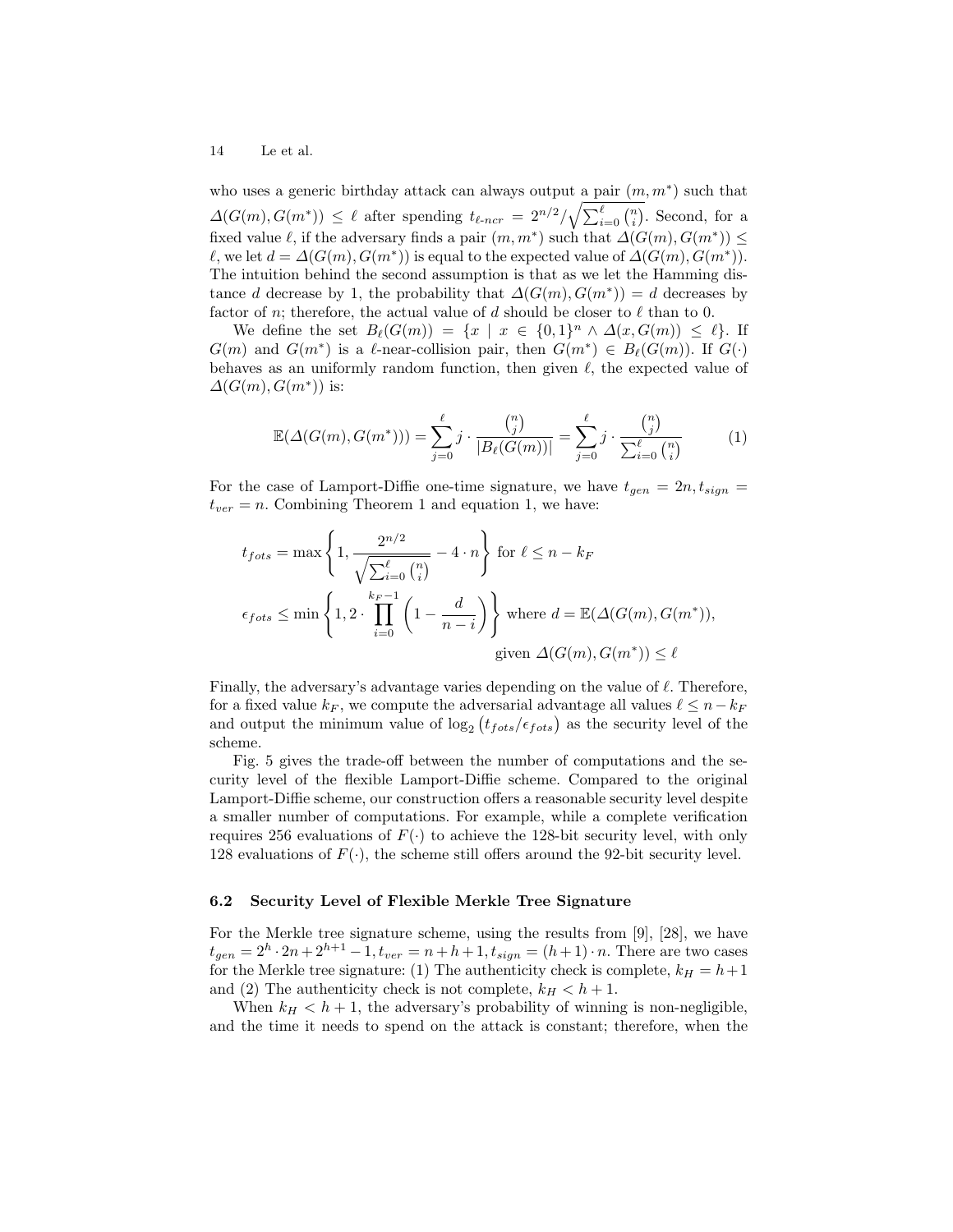

Fig. 5: Security Level of Flexible Lamport-Diffie One-time Signature

Fig. 6: Security Level of Flexible Merkle Tree Signature

authenticity check is not complete, we simply let:  $t_{fms} = 1, \epsilon_{fms} = 1 - k_H/(h+1)$ . When the authenticity verification is complete,  $k_H = h + 1$ , using the equation described in Theorem 2, we obtain the following parameters for the flexible Merkle tree scheme:

$$
t_{fms} = \max\left\{1, t_{\ell-ncr} - 2^{h+\log_2(h+1)n} - 2^{h\cdot\log_2 2n} - 2^{\log_2(n-h-1)}\right\} \text{ for } \ell \le n - k_F
$$
  

$$
\epsilon_{fms} \le \min\left\{1, 2^h \cdot \prod_{i=0}^{k_F-1} \left(1 - \frac{d}{n-i}\right)\right\} \text{ where } d = \mathbb{E}(\Delta(G(m), G(m^*)))
$$

Using those formulas, we compute the security level of the flexible Merkle signature as  $\log_2(t_{fms}/\epsilon_{fms})$ . Fig. 6 shows the trade-off between the security level of the scheme and the number of computations of the flexible Merkle tree signature with  $h = 20$ . Notice that, for small number of computations, the security level of Merkle tree construction does not increase. The reason is that if the authenticity of the public key is not completely checked, the probability that the adversary wins the forgery experiment is always the fraction of the number of computations on the authentication path over the height of the tree, and the forging time remains constant. Moreover, for a tree of height  $h$ , there are  $2^h$  instances of flexible Lamport-Diffie one-time signature. Therefore, if  $F(\cdot)$ evaluated only for a small number of times, the cost of finding an  $\ell$ -near-collision pair (for  $\ell \leq n - k_F$ ) is cheap. The probability that such a pair passes the onetime verification step in one instance of  $2<sup>h</sup>$  instances of flexible Lamport-Diffie one-time signature is high. This leads to an undesirable security level during the first few computations.

#### 6.3 Implementation and Performance

We have implemented prototypes of our proposed constructions in C, using the SHA-256 implementation of OpenSSL. We evaluated the performance of our proposed constructions on a Raspberry Pi 3, Model B equipped with 1GB RAM.

Table 1 gives the performance and security levels of the flexible verification algorithm of both schemes compared to other standard signature schemes (i.e.,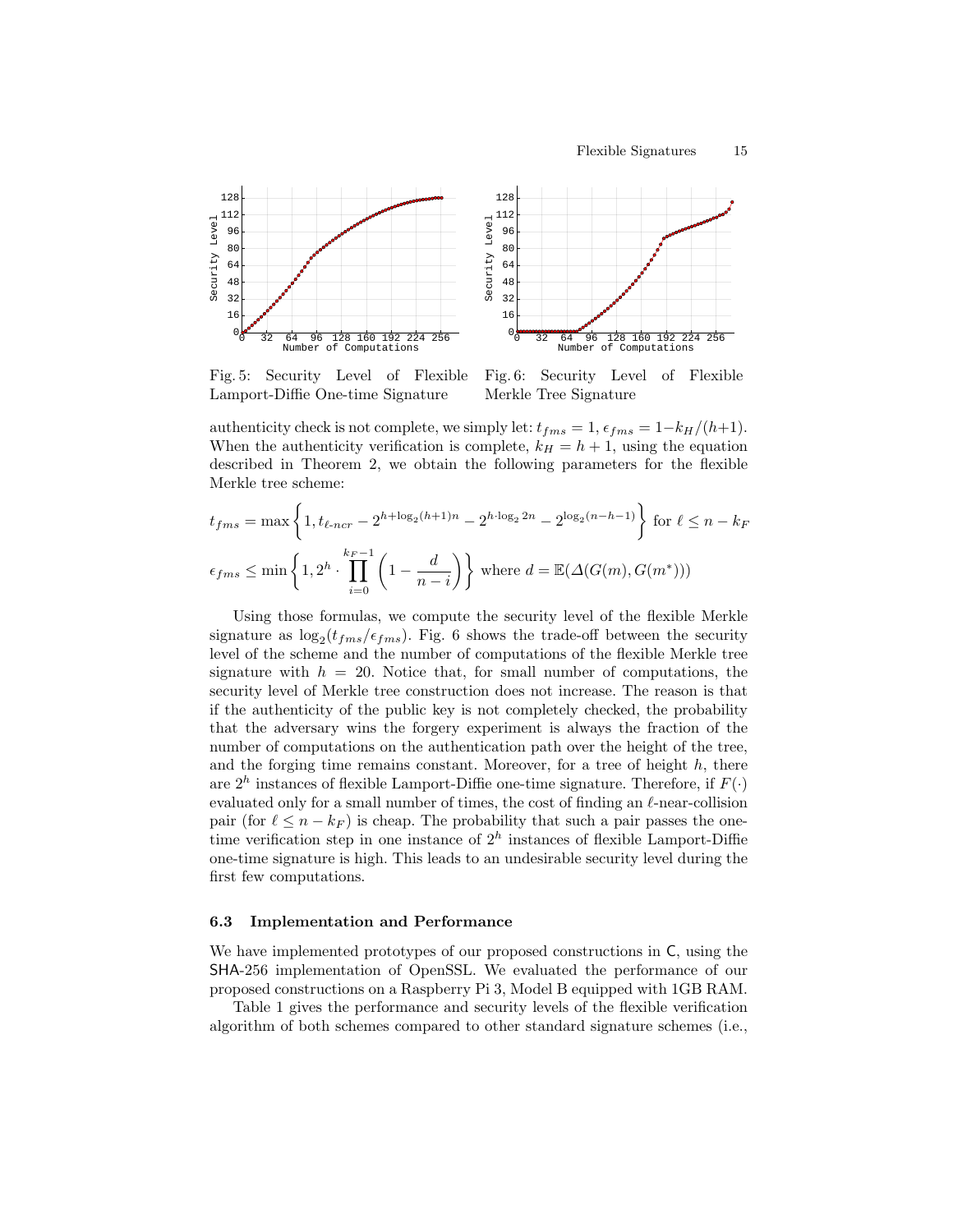|                             | Signature Verification; Output Format: (Timings, Security Level) |        |                                                                                                                       |        |                                                                                                           |
|-----------------------------|------------------------------------------------------------------|--------|-----------------------------------------------------------------------------------------------------------------------|--------|-----------------------------------------------------------------------------------------------------------|
| Percentage of Computa-      | $20\%$                                                           | $40\%$ | 60%                                                                                                                   | $80\%$ | $100\%$                                                                                                   |
| tions                       |                                                                  |        |                                                                                                                       |        |                                                                                                           |
| RSA 3072, $pk = 2^{16} + 1$ |                                                                  |        |                                                                                                                       |        | (1.43ms, 128)                                                                                             |
| <b>DSA 2048</b>             |                                                                  |        |                                                                                                                       |        | (4.93ms, 87)                                                                                              |
| EdDSA (Ed25519 curve)       |                                                                  |        |                                                                                                                       |        | (3.21ms, 128)                                                                                             |
| ECDSA (nistp256 curve )     |                                                                  |        |                                                                                                                       |        | (3.39ms, 128)                                                                                             |
| Lamport-Diffie OTS ver-     |                                                                  |        |                                                                                                                       |        | $ (0.16\text{ms}, 35) (0.31\text{ms}, 79) (0.43\text{ms}, 105) (0.47\text{ms}, 121) (0.54\text{ms}, 127)$ |
| ification, $n = 256$        |                                                                  |        |                                                                                                                       |        |                                                                                                           |
| Merkle signature verifica-  |                                                                  |        | $(0.85 \text{ms}, 1)$ $ (0.93 \text{ms}, 19) $ $(1.00 \text{ms}, 61)$ $(1.06 \text{ms}, 99)$ $ (1.23 \text{ms}, 127)$ |        |                                                                                                           |
| tion, $n = 256, h = 20$     |                                                                  |        |                                                                                                                       |        |                                                                                                           |

Table 1: Comparing flexible signature schemes performance for different levels of signature verification with other signature schemes.

RSA, DSA, ECDSA, and EdDSA) based on the percentage of computations  $p = 20\%, 40\%, 60\%, 80\%, \text{ and } 100\% \text{ for messages of size } 256^5.$  For other signature schemes, we obtain the performance of those schemes using the OpenSSL library. More specifically, for ECDSA, we used two standard curves: Ed25519 and nistp256. For the RSA signature scheme, we used the smallest recommended public key  $2^{16} + 1$  for the verification algorithm. For the security levels of other signature schemes, we use the information from  $[1, 6]$ . As shown in Table 1, the performance of both flexible signature schemes is comparable to other standard schemes in terms of the verification running time. More importantly, both constructions offer an increasing security level at each step of the algorithm while other signature schemes can only provide such information at the end of the verification algorithm, and Table 1 demonstrates that in the form of (Timings, Security Level) pairs. Also, notice that as the number of verification computations increases, the Lamport-Diffie OTS gives a higher security level than the signing shorter hash digest approach which offers the security level that is equal to half of the length of the hash digest. The main reason is that the verification algorithm verifies the signature at random locations, and while the adversary may learn about the number of computations performed, the adversary does not know which indices of the signature get verified. Thus, the adversary has to decide how close the two digests should be to maximize his adversarial advantage. For the case of Merkle tree signatures, we do not see a huge improvement in the performance of the verification despite a smaller number of computations. This is because the computation of  $H(\mathsf{PK}_{\mathsf{fots}})$  and  $G(m)$  can be expensive, because of the use the Merkle-Damgård transformation in SHA2 hash family, as those computations requires more calls to the compression function depending on the input size. Nevertheless, for real-time environments, we expect messages to be smaller in size.

<sup>&</sup>lt;sup>5</sup> We focus on the verification algorithm in this work. For the performance of signing, generation algorithms, and the size of the signature we refer readers to [6, 7].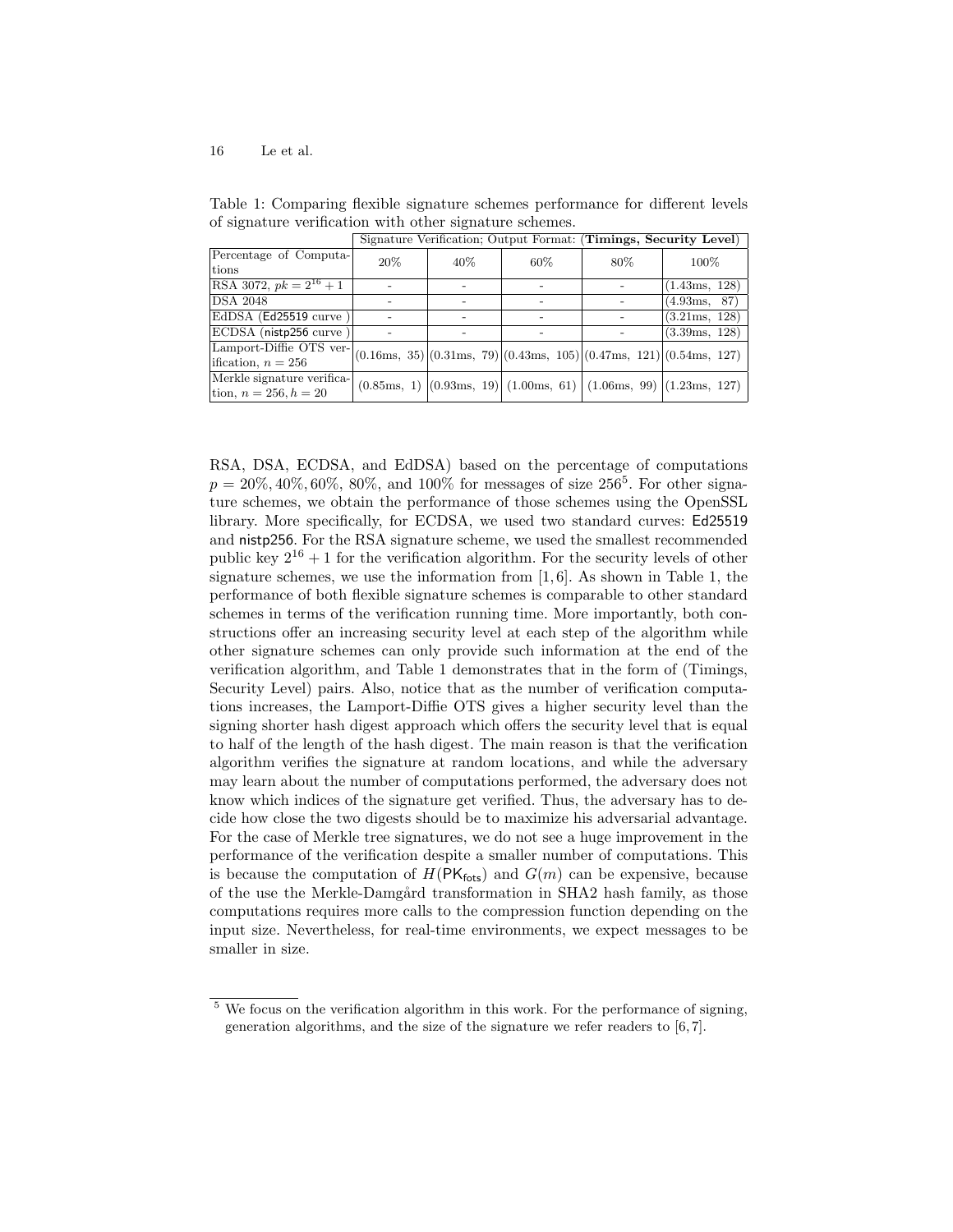# 7 Conclusion

In this paper, we defined the concept of a signature scheme with a flexible verification algorithm. We presented two concrete constructions based on the Lamport-Diffie one-time signature scheme and the Merkle signature scheme and formally proved their security. We also implemented prototypes of our proposed constructions and showed that the running time performance of our proposed designs is comparable to other signature schemes in a resource-constrained environment. More importantly, compared to standard signature schemes with deterministic verification, our schemes allow the verifier to put different constraints on the verification algorithm in a spontaneous manner and still guarantee a reasonable security level. Our proposed signature scheme is one of the few cryptographic primitives that offers a trade-off between security and resources. It can be highly useful for cryptographic mechanisms in unpredictably resource constrained environments such as real-time systems.

In the long run, significant research will be required in this challenging flexible security area. We plan to explore similar ideas for confidentiality in (symmetric or asymmetric) encryptions, integrity with MACs, and possibly beyond. We believe these cryptographic protocols will make security mechanisms more prevalent in the real-time systems.

**Acknowledgment.** We thank Mikhail Atallah, Dominique Schröder, and the anonymous reviewers for encouraging discussions and suggestions.

# A Proofs

In this section, we provided the formal proofs of two stated theorems.

**Proof of Theorem 1.** Let m be the message asked by  $\mathcal A$  during the experiment FlexExp<sub> $\Sigma,\mathcal{A}(1^n,\alpha)$ </sub>, and  $(m^*,\sigma^*)$  be the forgery pair. We define the distance,  $d = \Delta(G(m), G(m^*))$ . We notice that for a pair  $(m, m^*)$  output by the adversary during the forgery experiment, if  $\Delta(G(m), G(m^*)) > n - k_F$ , then by pigeonhole principle, at least one of different positions will be checked. Therefore, in order to maximize the success probability, the adversary has to choose  $\ell$  and find a  $\ell$ near-collision pair where the Hamming distance of  $G(m)$  and  $G(m^*)$  is less than  $\ell$ where  $\ell \leq (n-k_F)$ . In order to output such near-collision pair, A requires at least  $t = t_{\ell-ncr} = 2^{n/2} / \sqrt{\sum_{i=0}^{\ell} {n \choose i}}$ . Also, on the other hand, A may win the forgery experiment by spending  $t_{ow}$  to break the underlying preimage resistant hash function. Thus, subtracting the running time of generating, signing, and verifying algorithms, we have:  $t_{fots} = \min\{t_{ow}, t_{\ell-ncr}\} - t_{sign} - t_{gen} - t_{ver}$  where  $0 \leq \ell \leq$  $n - k_F$ . For the success probability, we let Miss be the event that no different bit gets verified. Since  $d$  is the Hamming distance between 2 message digests, either none of those different positions were checked, or some of those positions passed the check (i.e. the preimage was found). Thus, we rewrite  $\mathcal{A}$ 's advantage for the forging experiment as follows:  $Pr[Fe \times E \times p_A \nabla (1^n, \alpha) = 1] \leq Pr[Miss] +$  $Pr[FlexExp_{\mathcal{A},\Sigma}(1^n,\alpha) = 1 \wedge \overline{\text{Miss}}].$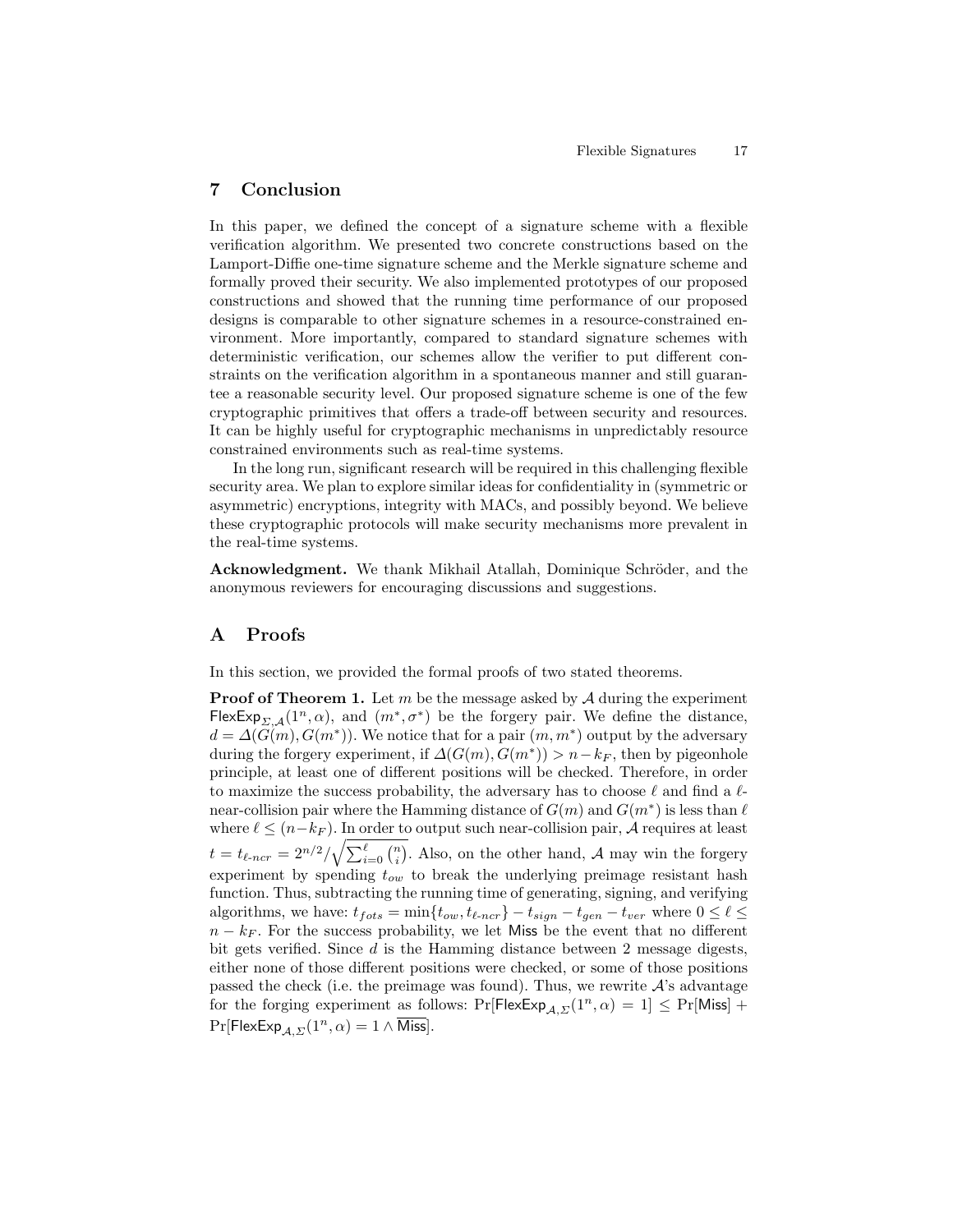The event (FlexExp<sub>A,  $\Sigma(1^n, \alpha) = 1 \wedge \overline{\text{Miss}}$ ) implies that A wins the forgery</sub> experiment by providing a preimage of  $F(\cdot)$ . Therefore, we can use A to construct a preimage finder  $\beta$ . The reduction is presented in [7]. One can show:

$$
\Pr[\mathsf{FlexExp}_{\mathcal{A}, \Sigma}(1^n, \alpha) = 1 \land \overline{\mathsf{Miss}}] \le 4n \cdot \mathsf{Adv}_{\mathcal{B}, \mathsf{F}}^{\mathsf{pre}}(n) = 4n \cdot \epsilon_{ow} \tag{2}
$$

Finally, Pr[Miss] implies the adversary can win the forging experiment if the challenger does not perform verification on the different bits. Since  $d$  is the number of different bits between two digests, the probability that the challenger does not perform verification on those positions is:

$$
\Pr[\text{Miss}] = \prod_{i=0}^{k_F - 1} \frac{n - d - i}{n - i} = \prod_{i=0}^{k_F - 1} \left( 1 - \frac{d}{n - i} \right) \tag{3}
$$

From equations  $(2)$  and  $(3)$ , we have:

$$
\Pr[\mathsf{FlexExp}_{\mathcal{A}, \Sigma}(1^n, \alpha) = 1] \le \min\left\{1, 2 \cdot \max\left\{\prod_{i=0}^{k_F - 1} \left(1 - \frac{d}{n - i}\right), 4n \cdot \epsilon_{ow}\right\}\right\}
$$

which completes the proof.

**Proof of Theorem 2.** Intuitively, if adversary  $A$  provides an invalid one-time public key, the verification must fail for at least one level of tree. Otherwise,  $A$  successfully finds a collision of  $H$ . However, in our scheme, since every level of the tree may not be verified, there is a possibility that the forged level is not checked. We formalize the intuition as following; we let InvalidOPK be the event that A provides an invalid one-time public key. Consider the Merkle tree construction based on the one-time signature construction.

$$
\begin{aligned} \Pr[\mathsf{FlexExp}_{\mathcal{A}, \varSigma}(1^n, \alpha) = 1] & = \Pr[\mathsf{FlexExp}_{\mathcal{A}, \varSigma}(1^n, \alpha) = 1 \wedge \mathsf{InvalidPK}] \\ & + \Pr[\mathsf{FlexExp}_{\mathcal{A}, \varSigma}(1^n, \alpha) = 1 \wedge \overline{\mathsf{InvalidPK}}] \end{aligned} \tag{4}
$$

The FlexExp<sub>A,  $\Sigma$ </sub> $(1^n, \alpha) = 1 \wedge$  InvalidPK implies that A provided an invalid onetime public key but won the forgery experiment. Thus, either the verifier failed to check a "bad" level of the tree or A found a collision of  $H(\cdot)$ . For a tree of height h, there are  $h + 1$  levels that one needs to verify for the complete authentication. Since  $k_H$  is the number of times  $H(\cdot)$  is evaluated, using a union bound, we have:

$$
\Pr[\mathsf{FlexExp}_{\mathcal{A}, \Sigma}(1^n, \alpha) = 1 \land \mathsf{InvalidPK}] \le 2 \cdot \max\left\{1 - \frac{k_H}{h+1}, \epsilon_{cr}\right\} \tag{5}
$$

If A found a collision of  $H(\cdot)$ , then we can construct a collision finder [7].

The event FlexExp<sub>A,  $\Sigma(1^n, \alpha) = 1 \wedge$  InvalidPK implies that A won the flexi-</sub> ble forgery experiment for one-time signature scheme. Since we defined  $k_F$  to be the number of  $F(\cdot)$  evaluated, the underlying flexible one-time signature is  $(t_{fots}, \epsilon_{fots}, 1)$ . Therefore, using Theorem 1, we get:

$$
\epsilon_{fots} \le 2 \cdot \max \left\{ \prod_{i=0}^{k_F-1} \left(1 - \frac{d}{n-i}\right), 4n \cdot \epsilon_{ow} \right\}
$$
 where  $0 \le d \le \ell \le n - k_F$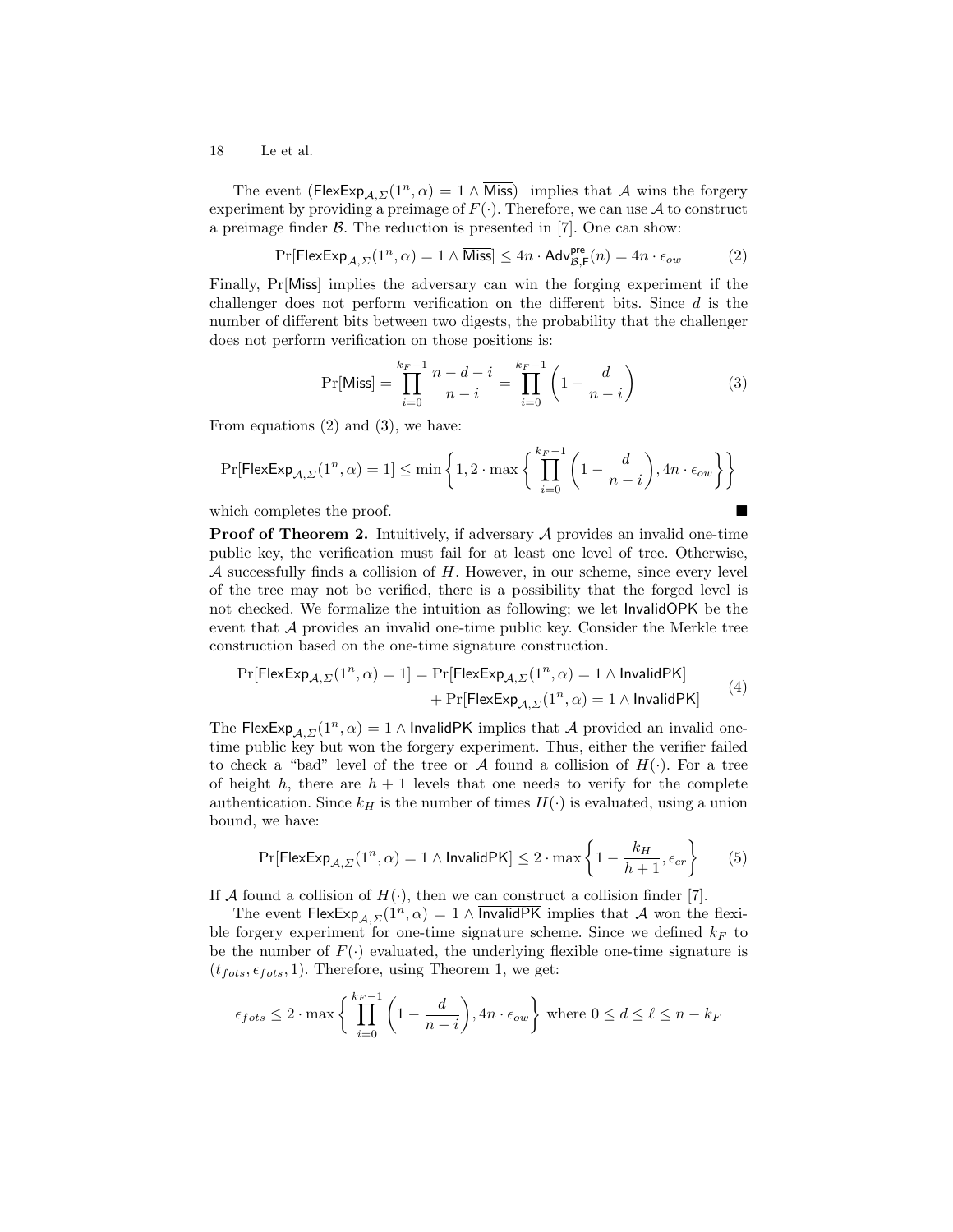Since there are  $2^h$  instances of the flexible Lamport-Diffie one-time signature, it means that for  $0 \leq d \leq \ell \leq n - k_F$ , A wins the forgery game with probability:

 $\Pr[\mathsf{FlexExp}_{\mathcal{A}, \Sigma}(1^n, \alpha) = 1 \;\wedge\; \overline{\mathsf{InvalidPK}}]$ 

$$
\leq 2 \cdot \max \left\{ 2^h \cdot \prod_{i=0}^{k_F - 1} \left( 1 - \frac{d}{n - i} \right), 2^{h + \log_2 4n} \cdot \epsilon_{ow} \right\}
$$
(6)

From equations (4), (5) and (6), for  $0 \le d \le \ell \le n - k_F$ , we have:

$$
\epsilon_{fms} \leq 4 \cdot \max\left\{1 - \frac{k_H}{(h+1)}, 2^h \cdot \prod_{i=0}^{k_F-1} \left(1 - \frac{d}{n-i}\right), 2^{h+\log_2 4n} \cdot \epsilon_{ow}, \epsilon_{cr}\right\}
$$

When  $k_H < h + 1$ , we simply let  $t_{fms} = \mathcal{O}(1)$  because A will win the forgery experiment with probability  $1 - k_H/(h + 1)$ . When  $k_H = h + 1$ , we have:

$$
\epsilon_{fms} \leq 4 \cdot \max \left\{ 2^h \cdot \prod_{i=0}^{k_F-1} \left(1 - \frac{d}{n-i}\right), 2^{h + \log_2 4n} \cdot \epsilon_{ow}, \epsilon_{cr} \right\} \text{ where } 0 \leq d \leq \ell \leq n - k_F
$$

and using [7, Theorem 5], we have  $t_{fms} = \min\{t_{cr}, t_{fots}\} - 2^h \cdot t_{sign} - t_{ver} - t_{gen}$ . Now, using Theorem 1, we get:  $t_{fms} = \min\{t_{ow}, t_{\ell-ncr}, t_{cr}\} - 2^h \cdot t_{sign} - t_{ver}$  $t_{gen}$  where  $0 \leq \ell \leq n - k$ . This completes the proof.

# References

- 1. Barker, E.: Recommended for key management-part 1: General, https://nvlpubs. nist.gov/nistpubs/SpecialPublications/NIST.SP.800-57pt1r4.pdf
- 2. Bellare, M., Garay, J.A., Rabin, T.: Fast batch verification for modular exponentiation and digital signatures. In: EUROCRYPT 1998. pp. 236–250 (1998)
- 3. Bellare, M., Goldreich, O., Goldwasser, S.: Incremental cryptography: The case of hashing and signing. In: CRYPTO 1994. pp. 216–233 (1994)
- 4. Bernstein, D.J., Hopwood, D., Hülsing, A., Lange, T., Niederhagen, R., Papachristodoulou, L., Schneider, M., Schwabe, P., Wilcox-O'Hearn, Z.: Sphincs: Practical stateless hash-based signatures. In: EUROCRYPT 2015. pp. 368–397 (2015)
- 5. Boneh, D., Lynn, B., Shacham, H.: Short signatures from the weil pairing. Journal of Cryptology 17(4), 297–319 (2004)
- 6. Buchmann, J., Dahmen, E., Hülsing, A.: Xmss a practical forward secure signature scheme based on minimal security assumptions. In: PQCrypto 2011. pp. 117–129 (2011)
- 7. Buchmann, J., Dahmen, E., Szydlo, M.: Hash-based digital signature schemes. In: PQCrypto 2009. pp. 35–93 (2009)
- 8. Camenisch, J., Hohenberger, S., Pedersen, M.Ø.: Batch verification of short signatures. In: Naor, M. (ed.) EUROCRYPT 2007. pp. 246–263 (2007)